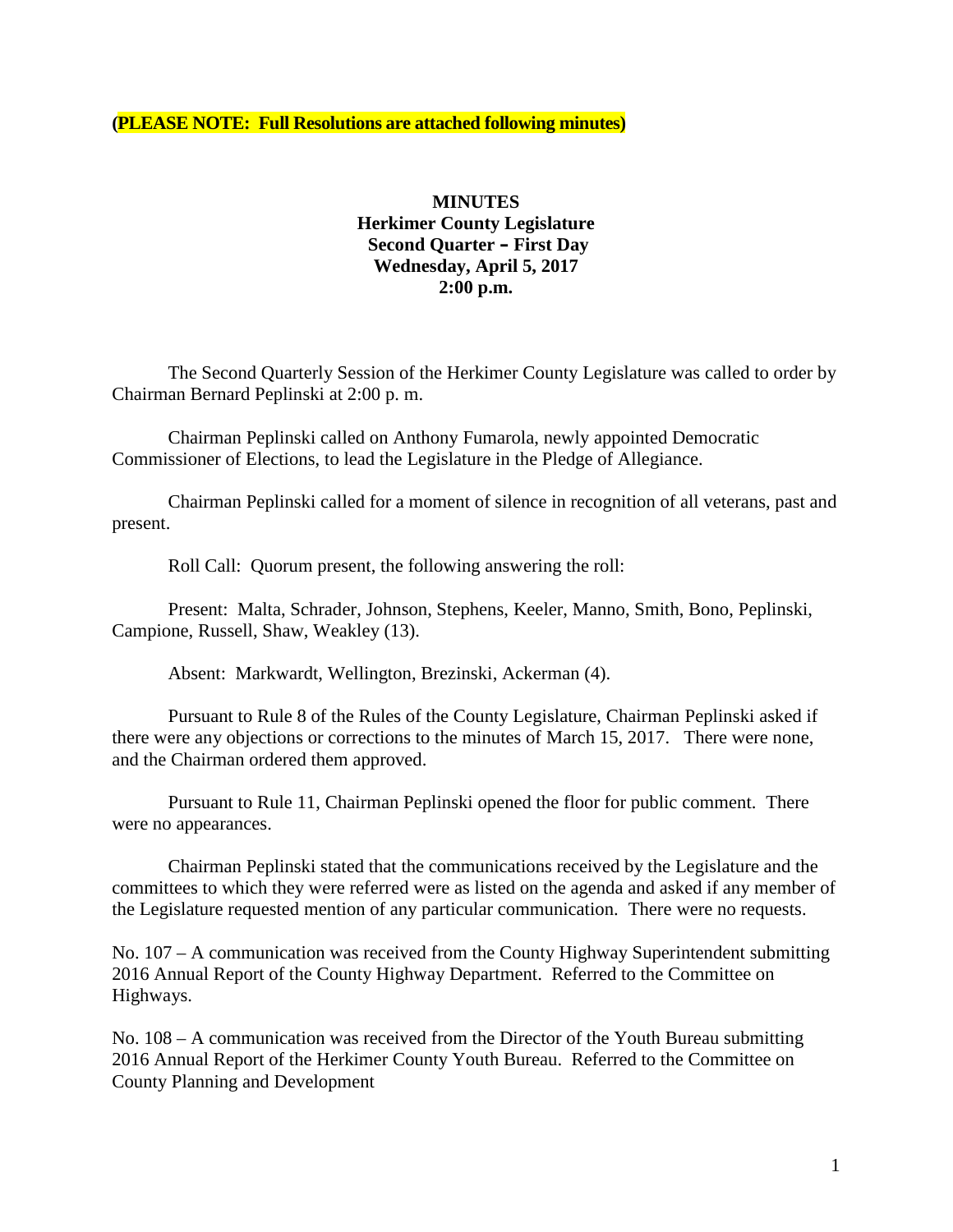No. 109 – A communication was received from the County Clerk submitting the 2016 Annual Report of the County Clerk's Office. Referred to the Committee on Administration/Veterans' Affairs.

No. 110 – A communication was received from the Erie Canalway National Heritage Corridor submitting their 2016 Annual Report. Placed on file.

No. 111 – A communication was received from National Grid submitting semi-annual PCB Inventory Report. Placed on file.

No. 112 – A communication was received from the Office of the State Comptroller acknowledging receipt of mortgage recording tax local law. Placed on file.

No. 113 – A communication was received from Senator Seward acknowledging receipt of county resolution regarding support of Cornell Cooperative Extension Associations. Placed on file.

No. 114 – A communication was received from the Budget Officer submitting request for appropriation in connection with purchase of duplicating machine for the Information Services Print Shop. Referred to the Committee on Information Services and the Committee on Ways and Means.

No. 115 – A communication was received from the Budget Officer submitting recommendation for contract for gas cards. Referred to the Committee on Ways and Means.

No. 116 – A communication was received from the Commissioner of Social Services requesting agreement for Safe Harbor Grant. Referred to the Committee on Human Resources and the Committee on Ways and Means.

No. 117 – A communication was received from the Commissioners of Elections requesting extension of grant. Referred to the Committee on Administration/Veterans Affairs and the Committee on Ways and Means.

No. 118 - A communication was received from the Chairman of the Sewer District Board advising of recommendation for reappointment to Sewer Board. Referred to the Committee on Natural Resources.

No. 119 – A communication was received from the Personnel Officer requesting addendum of contract with health insurance consultant. Referred to the Committee on Ways and Means.

No. 120 – A communication was received from the Budget Officer requesting budget amendment in connection with receipt of HealthNet funding. Referred to the Committee on Human Resources and the Committee on Ways and Means.

No. 121 - A communication was received from the County Highway Superintendent requesting increase in Mucky Run Road Project. Referred to the Committee on Highways.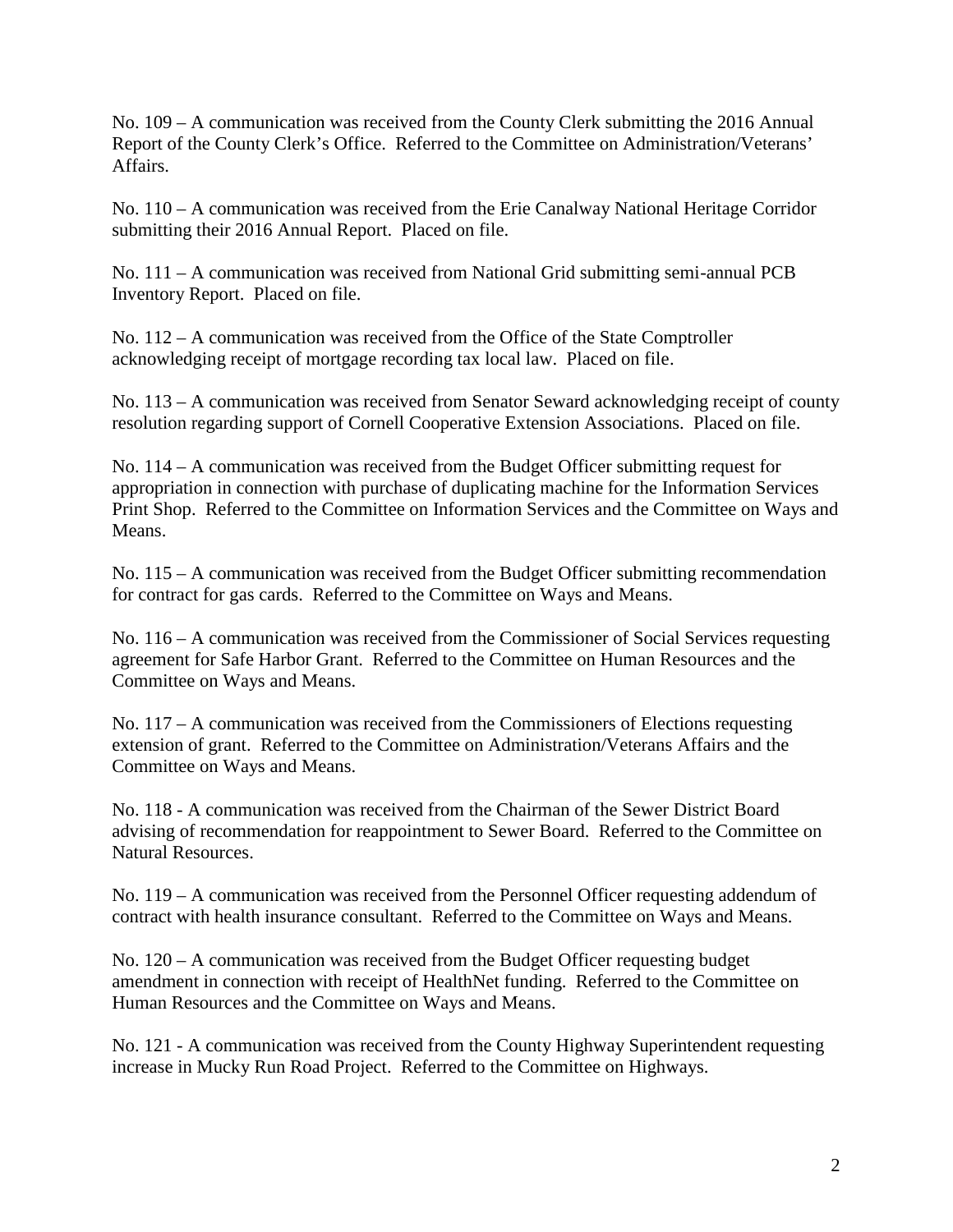No. 122 – A communication was received from the Budget Officer submitting request for transfers of funds. Referred to the Committee on Ways and Means.

No. 123 – A communication was received from the County Administrator requesting renewal of contract with Strategic Development Specialists. Referred to the Committee on County Planning and Development and the Committee on Ways and Means.

No. 124 – A communication was received from the Director of Real Property Tax Services submitting the 2016 Annual Report of the Real Property Tax Services Agency. Referred to the Committee on Ways and Means.

No. 125 – A communication was received from JoAnn Boyer advising of her retirement as Director of Information Services. Referred to the Committee on Information Services and the Committee on Ways and Means.

No. 126 – A communication was received from the Chairman of the Legislature advising of being out of town and authorizing Vice-Chairman to sign documents in his absence. Placed on file.

No. 127 – A communication was received from the Personnel Officer submitting for appointment of Acting Director of Information Services. Referred to the Committee on Information Services and the Committee on Ways and Means.

No. 128 – A communication was received from the Minority Leader advising of selection of Commissioner of Elections by Democratic member of the County Legislature. Placed on file.

Pursuant to Rule 6, Chairman Peplinski then proceeded with Reports of Standing Committees. Vincent Bono, Chairman of the Committee on County Planning and Development stated that "Project Boxer" is moving ahead for the Frankfort 5S Business Park and that the IDA is working with the company and hopes to have a contract in place in the near future. He also stated that the Solid Waste Authority held their electronics pickup in Little Falls and had over 150 residents take part. Raymond Johnson, Chairman of the County Properties, advised that the Land Bank Council has just received a grant of \$1,642,000 and they are the largest land bank in the State. Raymond Smith, Chairman of the Human Resources Committee, commented on the update of the recent information received and prepared by the combined Mental Health and Department of Social Services and also the information "Heartbeat of the Municipalities" profile compiled by Dale Miller of the Herkimer-Oneida Counties Planning Department. He stated that both of these documents are very important and encouraged all legislators to read them and the statistics of all municipalities and their comparisons.

On motion of Mr. Shaw, seconded by Mr. Malta, the following Consent Agenda was handed up; voted on and adopted by voice vote:

For: Ayes (13). Against: None.

Absent: Markwardt, Wellington, Brezinski, Ackerman (4).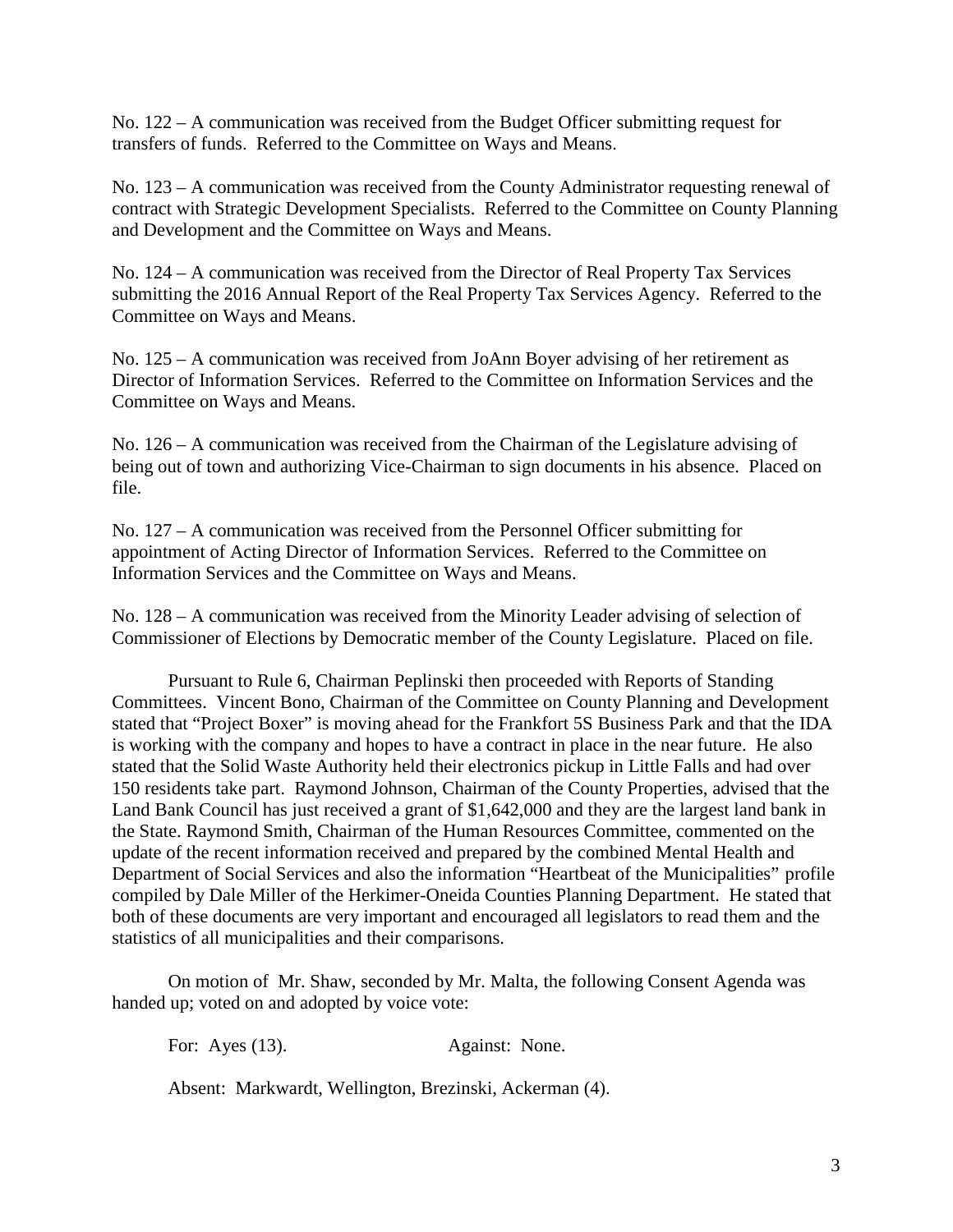#### **Consent Agenda:**

- 84 CO. PLANNING & DEV.: Adopting Annual Report of Youth Bureau
- 85 ADMIN./VET. AFFAIRS: Adopting Annual Report of County Clerk
- 86 HIGHWAYS: Adopting Annual Report of County Supt. of Highways
- 87 WAYS & MEANS: Adopting Annual Report of Real Property Tax Services
- 88 NAT. RESOURCES: Designating Member to Sewer Board
- 89 WAYS & MEANS: Transferring Funds

Chairman Peplinski continued with the Regular Agenda.

On motion of Mr. Smith, seconded by Mr. Campione, Report and Resolution No. 90 sponsored by the Committee on Highways amending Resolution No. 244 of 2016 approving Project under Article 116 of the Highway Law was handed up; was voted on and adopted by voice vote:

For: Ayes (13).

Against: None.

Absent: Markwardt, Wellington, Brezinski, Ackerman (4).

On motion of Mr. Smith, seconded by Mr. Schrader, Report and Resolution No. 91 sponsored by the Committee on Committee on Ways and Means and the Committee on Human Resources authorizing an agreement in connection with Safe Harbor Grant for Herkimer County Department of Social Services was handed up; voted on and adopted by voice vote:

For: Ayes (13).

Against: None.

Absent: Markwardt, Wellington, Brezinski, Ackerman (4).

On motion of Mr. Bono, seconded by Mr. Russell, Report and Resolution No. 92 sponsored by the Committee on County Planning and Development and the Committee on Ways and Means authorizing agreement with Strategic Development Specialists to render professional services regarding grant writing to further economic development in Herkimer County was handed up; voted on and adopted by voice vote:

For: Ayes (13).

Against: None.

Absent: Markwardt, Wellington, Brezinski, Ackerman (4).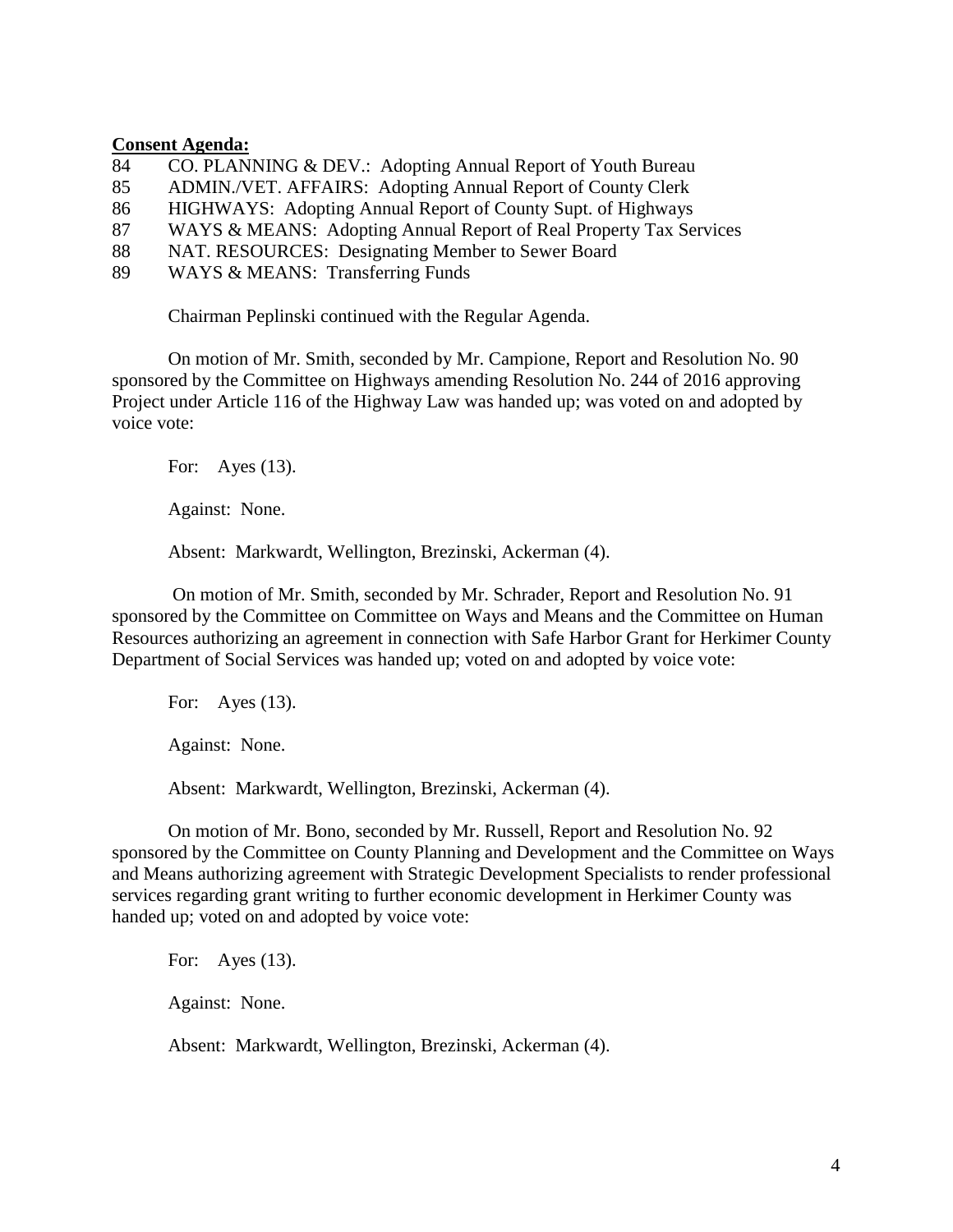On motion of Mr. Shaw, seconded by Mr. Campione, Report and Resolution No. 93 sponsored by the Committee on Natural Resources setting public hearing on annual thirty-day period for 2017 for inclusion of viable agricultural land within a certified agricultural district was handed up; voted on and adopted by voice vote:

For: Ayes (13).

Against: None.

Absent: Markwardt, Wellington, Brezinski, Ackerman (4).

On motion of Mr. Smith, seconded by Mr. Stephens, Report and Resolution No. 94 sponsored by the Committee on Human Resources and the Committee on Ways and Means approving budget amendment for Herkimer County HealthNet, Inc. was handed up; voted on and adopted by voice vote:

For: Ayes (13).

Against: None.

Absent: Markwardt, Wellington, Brezinski, Ackerman (4).

On motion of Mr. Shaw, seconded by Mr. Russell, Report and Resolution No. 95 sponsored by the Committee on Ways and Means approving addendum to contract for health insurance broker services was handed up; was voted on and adopted by voice vote:

For: Ayes (13).

Against: None.

Absent: Markwardt, Wellington, Brezinski, Ackerman (4).

On motion of Mr. Johnson, seconded by Mr. Schrader, Report and Resolution No. 96 sponsored by the Committee on Administration/Veterans' Affairs and the Committee on Ways and Means extending contract for grant for Board of Elections was handed up; voted on and adopted by voice vote:

For: Ayes (13). Against: None. Absent: Markwardt, Wellington, Brezinski, Ackerman (4).

On motion of Mr. Russell, seconded by Mr. Stephens, Report and Resolution No. 97 sponsored by the Committee on Ways and Means authorizing contract for provision of fuel for county vehicles was handed up; voted on and adopted by voice vote:

For: All ayes  $(13)$ .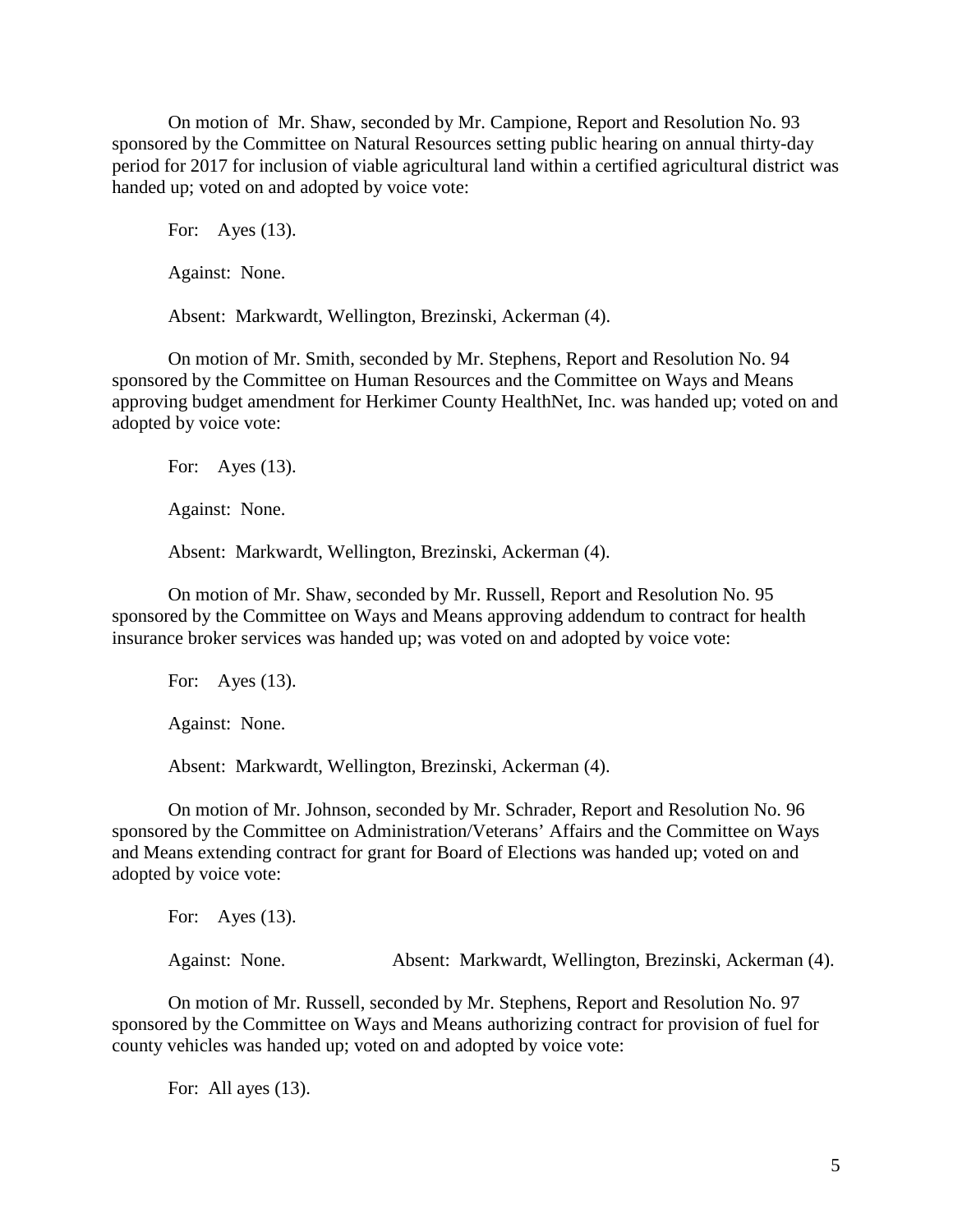Against: None. Absent: Markwardt, Wellington, Brezinski, Ackerman (4).

On motion of Mr. Manno, seconded by Mr. Shaw, Report and Resolution No. 98 sponsored by the Committee on Information Services and the Committee on Ways and Means appropriating funds in connection with duplicating machine for Information Services Print Shop was handed up; was voted on and adopted by roll call vote:

For: Malta, Schrader, Johnson, Stephens, Keeler, Manno, Smith, Bono, Peplinski, Campione, Russell, Shaw, Weakley (13).

Against: None.

Absent: Markwardt, Wellington, Brezinski, Ackerman (4).

On motion of Mr. Manno, seconded by Mr. Smith, Report and Resolution No. 99 sponsored by the Committee on Information Services and the Committee on Ways and Means appointing Acting Director of Information Services was handed up; voted on and adopted by voice vote:

For: Ayes (13).

Against: None.

Absent: Markwardt, Wellington, Brezinski, Ackerman (4).

Mrs. Wright expressed appreciation for the appointment.

Chairman Peplinski then asked the student from the Cornell Cooperative Extension Government Intern Program to introduce himself and what school he was from.

On motion of Mr. Bono, seconded by Mr. Russell, Report and Resolution No. 100 sponsored by the Committee on County Planning and Development and the Committee on Ways and Means approving a Small Cities Grant was handed up; Mr. Bono stated that this is a \$750,000 federal pass through grant for "Project Boxer" to be administered by the IDA ; was voted on and adopted by voice vote:

For: Ayes (13).

Against: None.

Absent: Markwardt, Wellington, Brezinski, Ackerman (4).

Chairman Peplinski stated that pursuant to Rule 6(12) they would proceed with comments by legislators. Legislator Bono stated he wanted congratulate the Town of Schuyler and its residents on recently celebrating their 225<sup>th</sup> Anniversary. Chairman Peplinski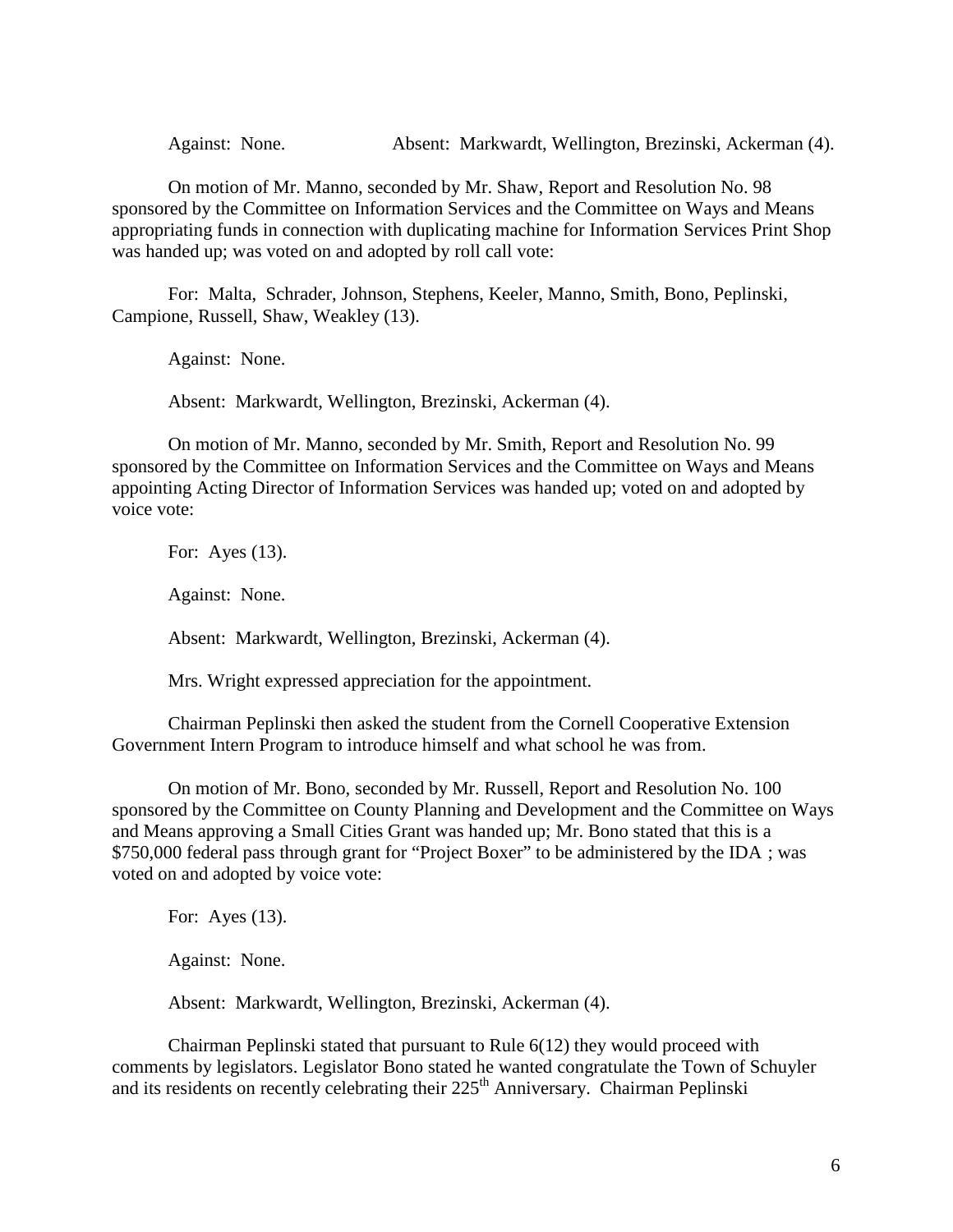congratulated the Town of Schuyler and stated that they have always worked with the County. Legislator Schrader stated congratulations to JoAnn Boyer on her retirement as Director of Information Services and expressed appreciation for her service to the County.

At 2:15 p.m. on motion of Mr. Manno, seconded by Mr. Stephens, the Legislature adjourned to Wednesday, April 26, 2017 at 7:30 p.m., with a public hearing on the 2017 Open Enrollment for Agricultural Districts held at 7:15 p.m.

Carole LaLonde, Clerk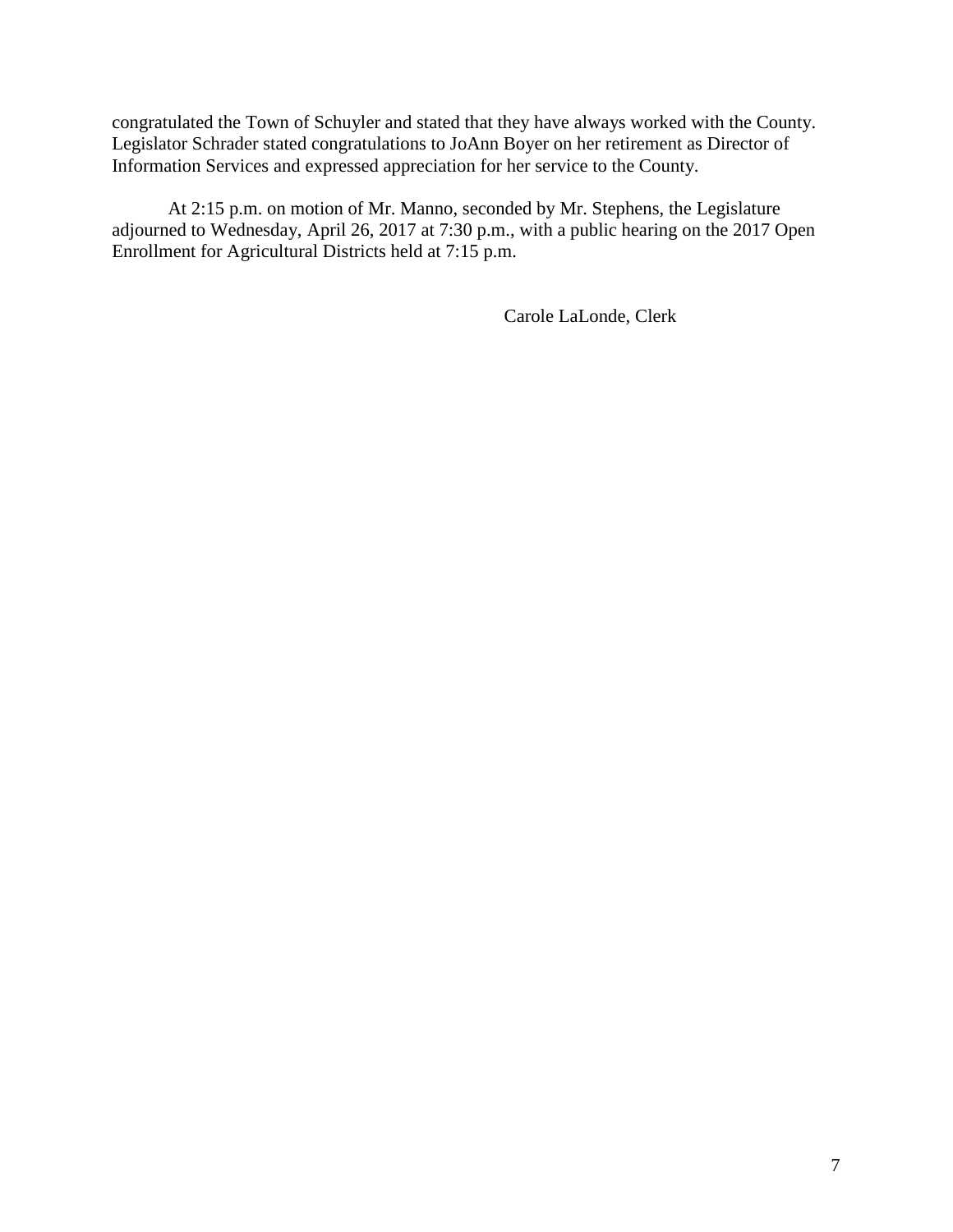

## REPORT AND RESOLUTION ADOPTING ANNUAL REPORT OF HERKIMER **COUNTY YOUTH BUREAU**

## Sponsored by: Committee on County Planning and Development

Your Committee on County Planning and Development, to which was referred the Annual Report of the Herkimer County Youth Bureau for the year 2016 respectfully reports that we have examined said report and recommend that it be approved, and offer the following Resolution:

RESOLVED, that the Annual Report of the Herkimer County Youth Bureau for the year 2016 be approved and placed on file in the Office of the Herkimer County Legislature.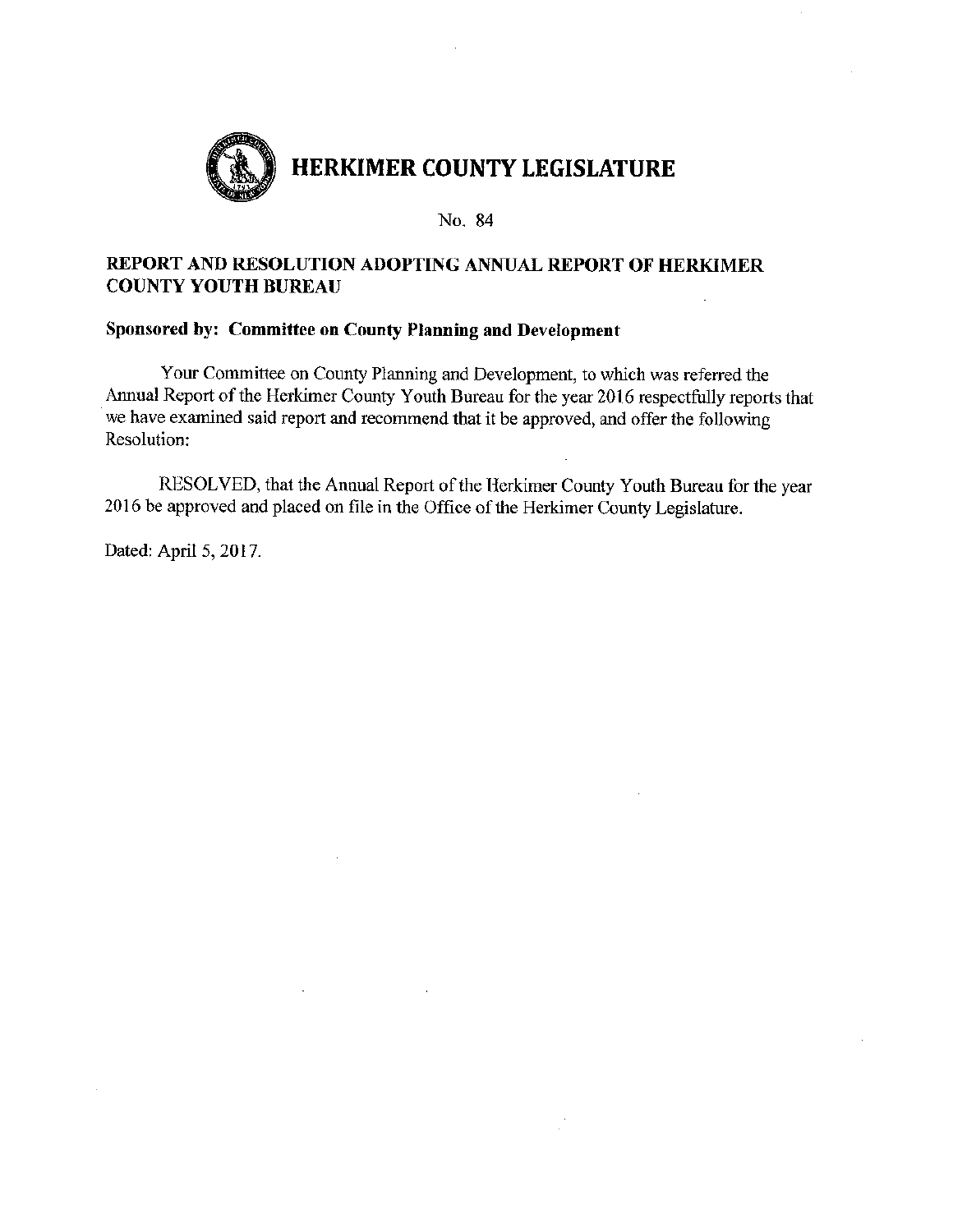

No. 85

## REPORT AND RESOLUTION ADOPTING ANNUAL REPORT OF COUNTY CLERK

## Sponsored by: Committee on Administration/Veterans' Affairs

WHEREAS, your Committee on Administration/Veterans' Affairs, to which was referred the Annual Report of Sylvia M. Rowan, County Clerk, pertaining to monies received by her office for the period ending December 31, 2016, respectfully reports and offers the following Resolution:

RESOLVED, that the Annual Report of the Herkimer County Clerk for the year 2016 be adopted and be placed on file with the Herkimer County Legislature for the year 2016.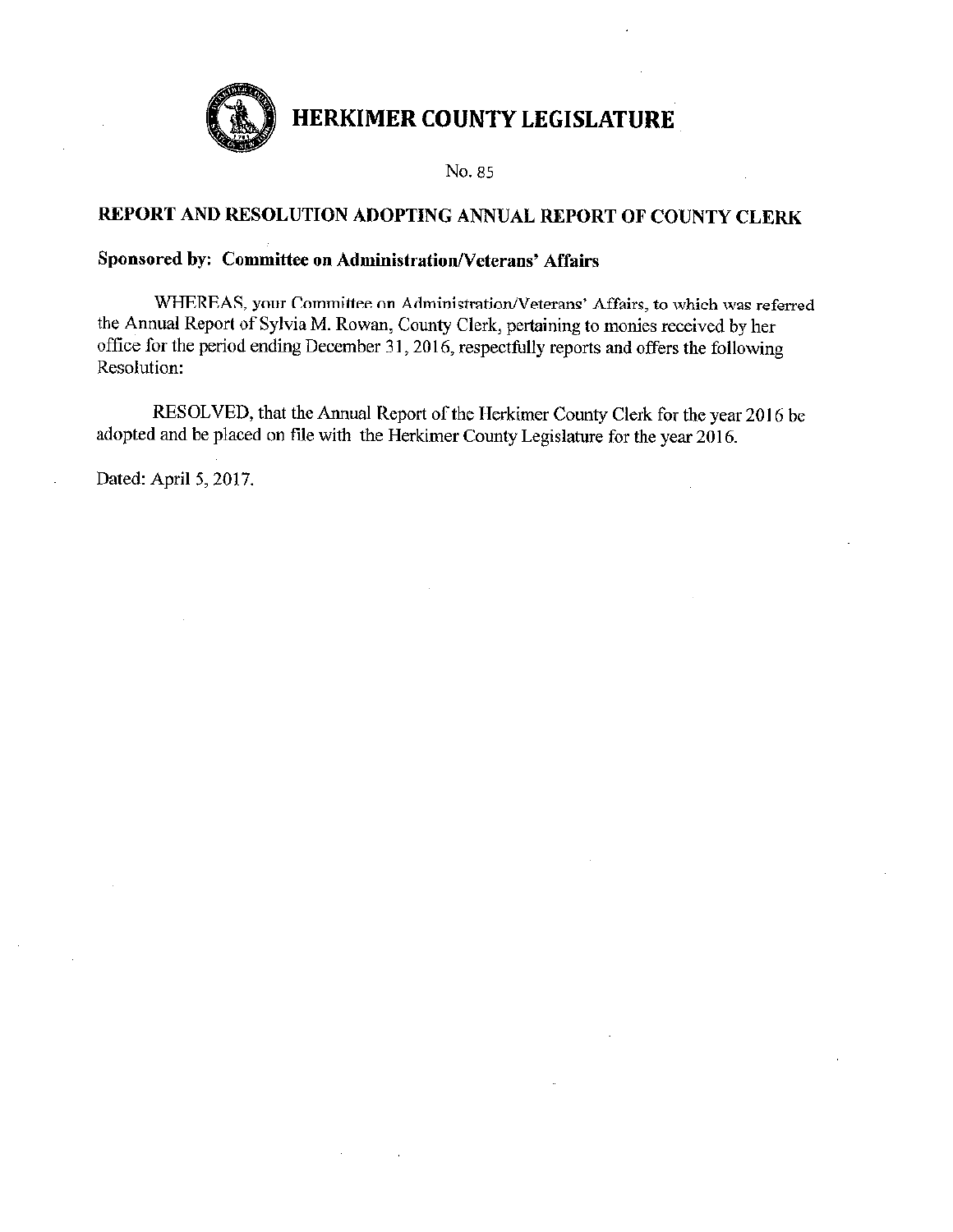

#### No. 86

## REPORT AND RESOLUTION ADOPTING ANNUAL REPORT OF COUNTY **SUPERINTENDENT OF HIGHWAYS**

## Sponsored By: Committee on Highways

Your Committee on Highways, to which was referred the Annual Report for 2016 of the County Highway Superintendent, respectfully reports that we have examined the same, recommend the adoption of said report, and offer the following Resolution:

 $\cdot$ RESOLVED, that the 2016 Annual Report of the County Superintendent of Highways be adopted and placed on file with the Herkimer County Legislature for the year 2016.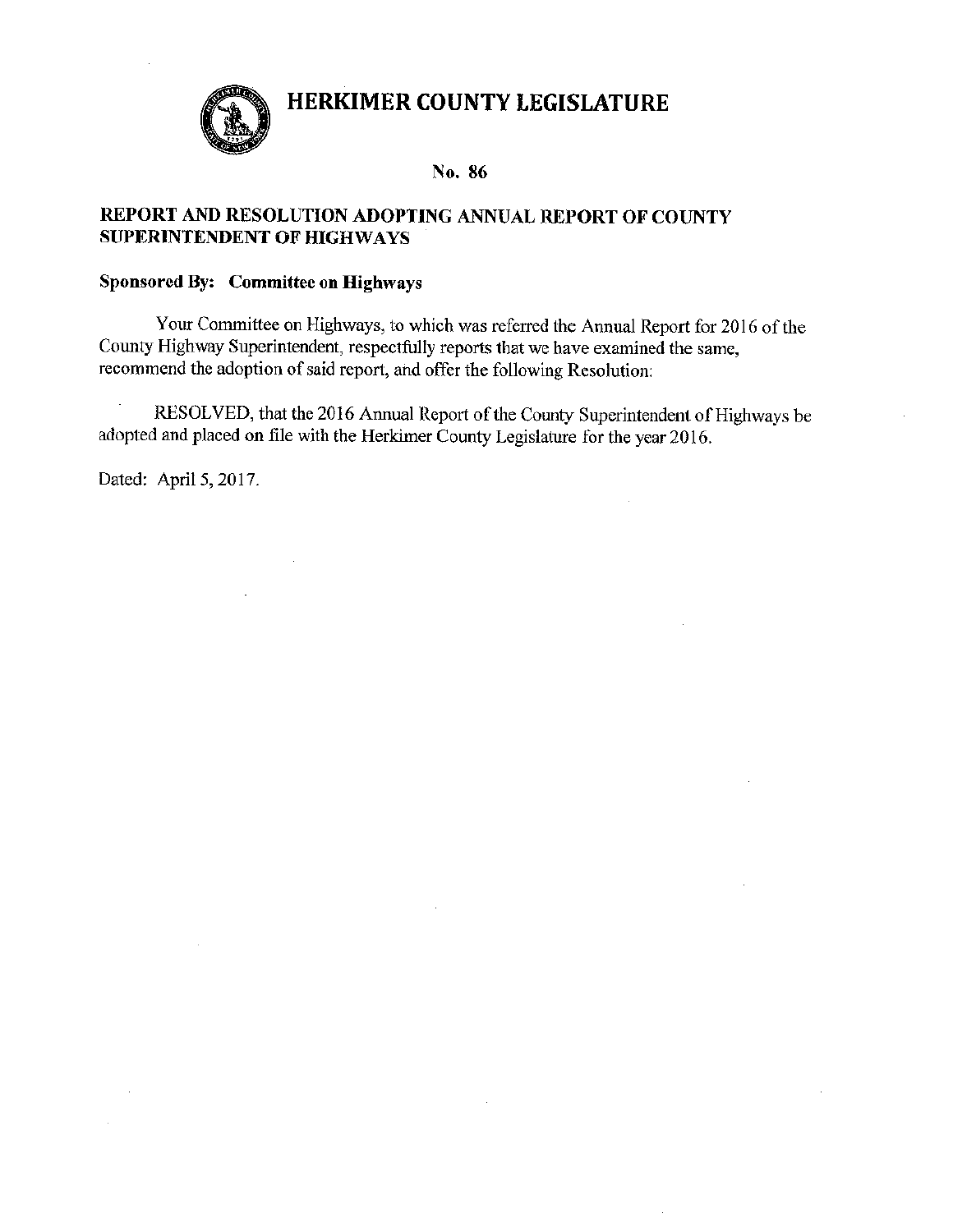

No. 87

## REPORT AND RESOLUTION OF THE COMMITTEE ON WAYS AND MEANS APPROVING ANNUAL REPORT OF THE REAL PROPERTY TAX OFFICE

## Sponsored by: Committee on Ways and Means

WHEREAS, your Committee on Ways and Means, to which was referred the communication from the Director of the Real Property Tax Service Agency, submitting the 2016 Annual Report of the Herkimer County Real Property Tax Office, respectfully reports that we have examined the said report, recommend that it be adopted and offer the following Resolution:

RESOLVED, that the 2016 Annual Report of the Herkimer County Real Property Tax Office hereby is adopted and that a copy thereof be placed on file with the Herkimer County Legislature for the year 2016.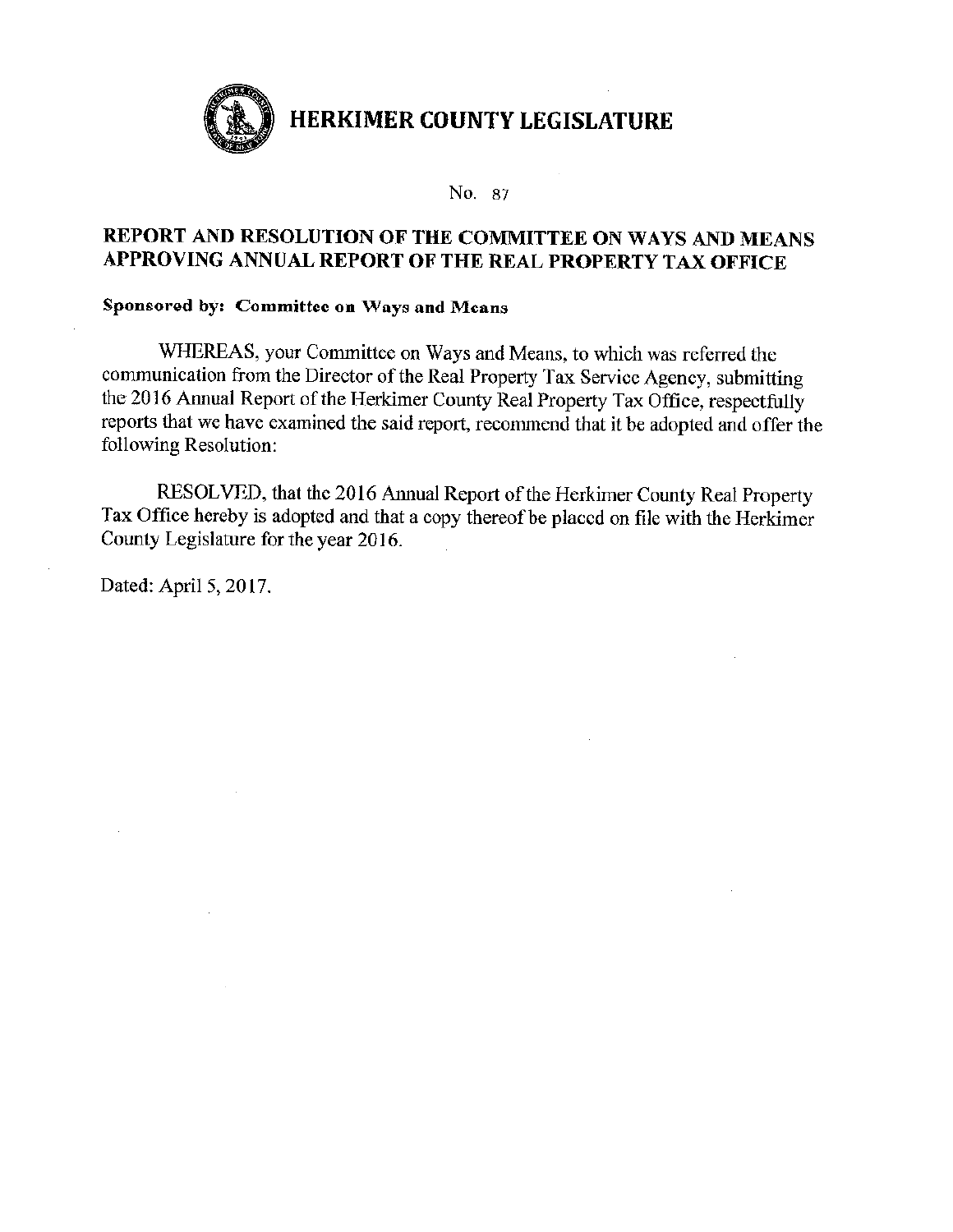

#### No. 88

### REPORT AND RESOLUTION DESIGNATING MEMBER TO HERKIMER COUNTY **SEWER BOARD**

#### Sponsored by: Committee on Natural Resources

WHEREAS, the Legislature of the County of Herkimer, by Resolution No. 100 for the year 1993 determined that the administrative body of the Herkimer County Sewer District should thereafter be a five member board and appointed the chief executive officer or their designees of the Villages of Ilion, Frankfort and Mohawk and the Towns of Frankfort and German Flatts as members of said Board; and

WHEREAS, by letter March 8, 2017 from the Chairman of the Herkimer County Sewer District Board, your Committee has been advised that the Village of Mohawk has submitted a letter for the reappointment of the Irene Sweet as the Village of Mohawk representative on the Herkimer County Sewer District Board for a five year term; now, therefore, be it

RESOLVED, that Irene Sweet, 20 Church Street, Mohawk, NY 13407, is hereby reappointed as representative of the Village of Mohawk on the Herkimer County Sewer District Board for a five year term to expire on 2/28/2022; and, be it further

RESOLVED, that certified copies of this Resolution be forwarded to the Herkimer County Treasurer, Auditor, Budget Officer, Personnel Officer, Herkimer County Sewer District and the above appointee.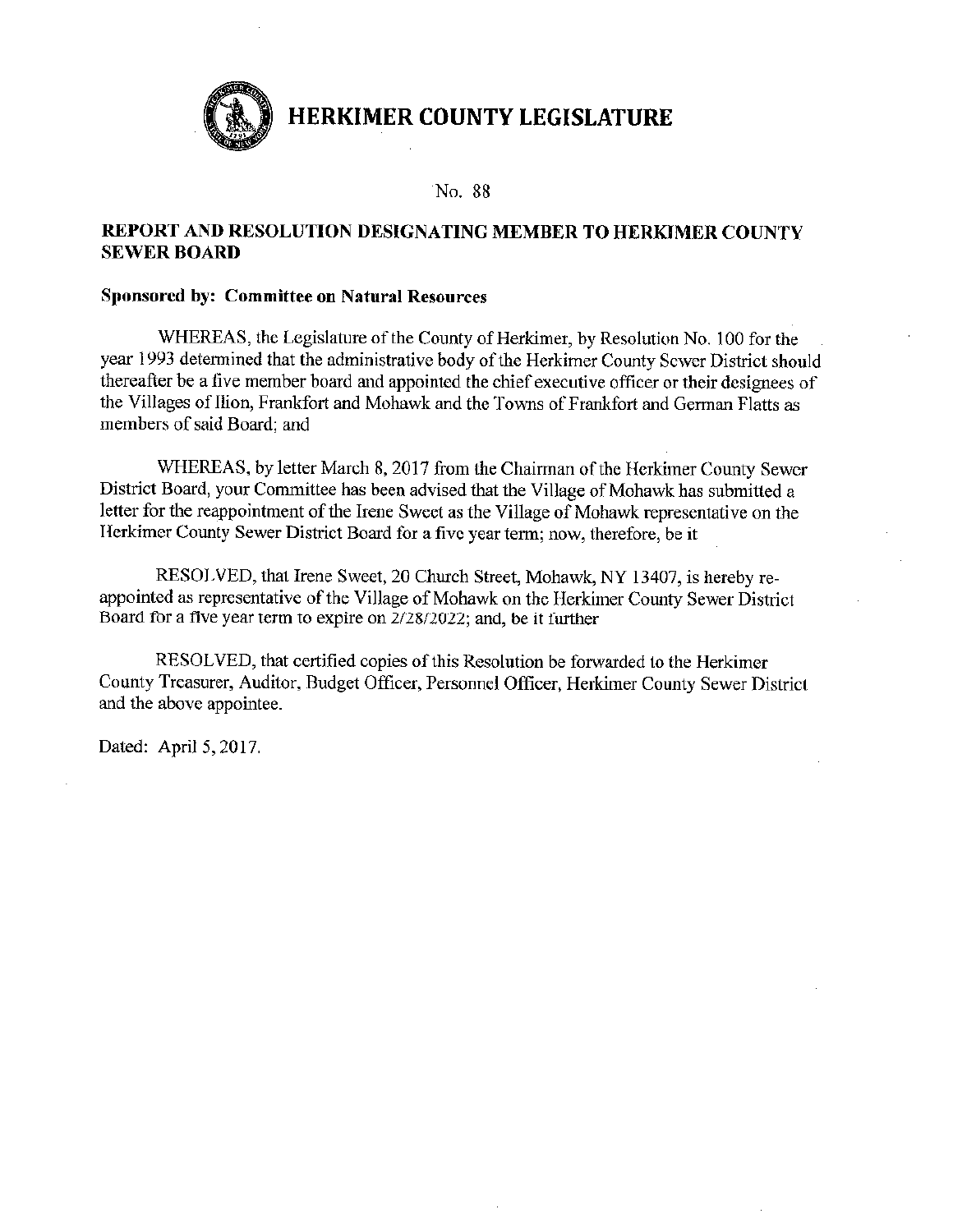

## REPORT AND RESOLUTION AUTHORIZING TRANSFERS OF FUNDS IN 2017 **BUDGET**

## Sponsored by: Committee on Ways & Means

WHEREAS, your Committee on Ways and Means, to which was referred communication from Sheri Ferdula, Budget Officer, dated March 16, 2017 submitting requests for transfers of funds, reports that we have examined said communication, inquired into the subject matter thereof, and recommend that said transfers be made and offer the following Resolution:

RESOLVED, that the Herkimer County Treasurer be, and she hereby is, authorized and directed to transfer the following sums from and to the following accounts in the 2017 Budget:

| \$5,213.43 | To: | From: CD6300.10000-001, Dislocated Worker, Salaries, ET05-16<br>CD6294.42100, One Stop, Telephone           |
|------------|-----|-------------------------------------------------------------------------------------------------------------|
| \$1,143.05 | To: | From: CD6300.10000-001, Dislocated Worker, Salaries, ET05-16<br>CD6294,44000, One Stop, Contracted Services |
| \$12,000   | To: | From: CD6294.10000-001, One Stop Salaries<br>CD6294.44000, One Stop, Contracted Services                    |

RESOLVED, that certified copies of this Resolution be forwarded to the Herkimer County Treasurer, Auditor, Budget Officer, Director of Public Health and Director of Employment and Training.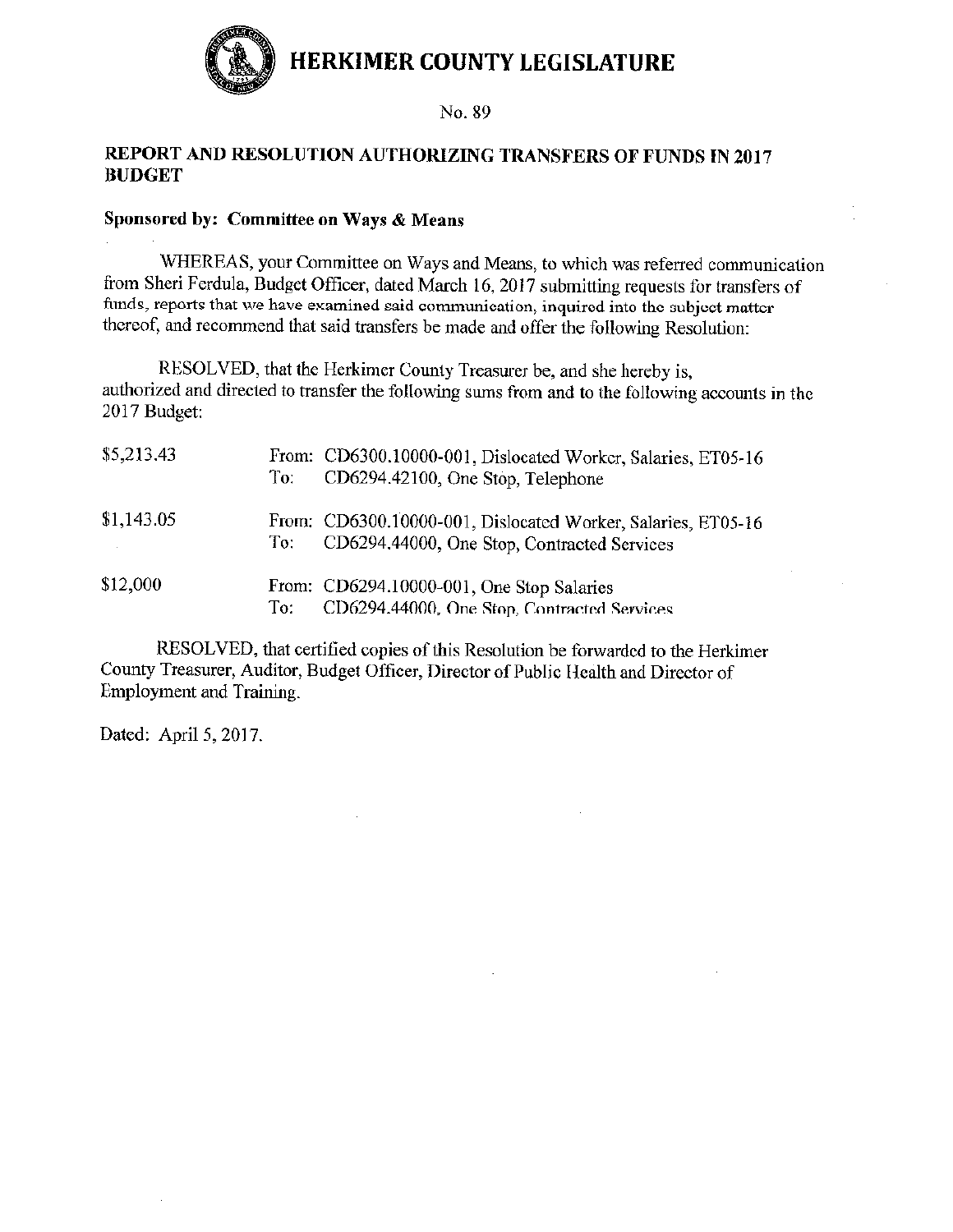

No. 90

#### **REPORT AND RESOLUTION AMENDING RESOLUTION NO. 244 OF 2016** APPROVING PROJECT UNDER ARTICLE 6, SECTION 116 OF THE HIGHWAY **LAW**

#### Sponsored by: Committee on Highways

WHEREAS, by Resolution No. 244 for 2016 this Legislature authorized capital projects under the capital construction program to be done with county road fund monies during the year 2016-2017, which included \$800,000.00 covering project No. 369, Mucky Run Road, located in the Town of Frankfort: and

WHEREAS, by letter dated March 16, 2017 from Mark A. Nagele, County Superintendent of Highways, this Legislature is advised of a request to amend said project to increase the appropriated amount by \$100,000,00; now, therefore, be it

RESOLVED, that Resolution No. 244 duly adopted on October 26, 2016 covering project No. 369, Mucky Run Road, located in the Town of Frankfort, is hereby amended in the First Resolved Clause, to delete the amount of \$800,000.00 and replace it with \$900,000.00, with CHIPS funds to be used for the additional funds; and, be it further

RESOLVED, that in all other respects, Resolution No. 244 of 2016 is hereby ratified and confirmed; and, be it further

RESOLVED, that certified copies of this Resolution be forwarded to the Herkimer County Treasurer, Auditor, Budget Officer and County Highway Superintendent.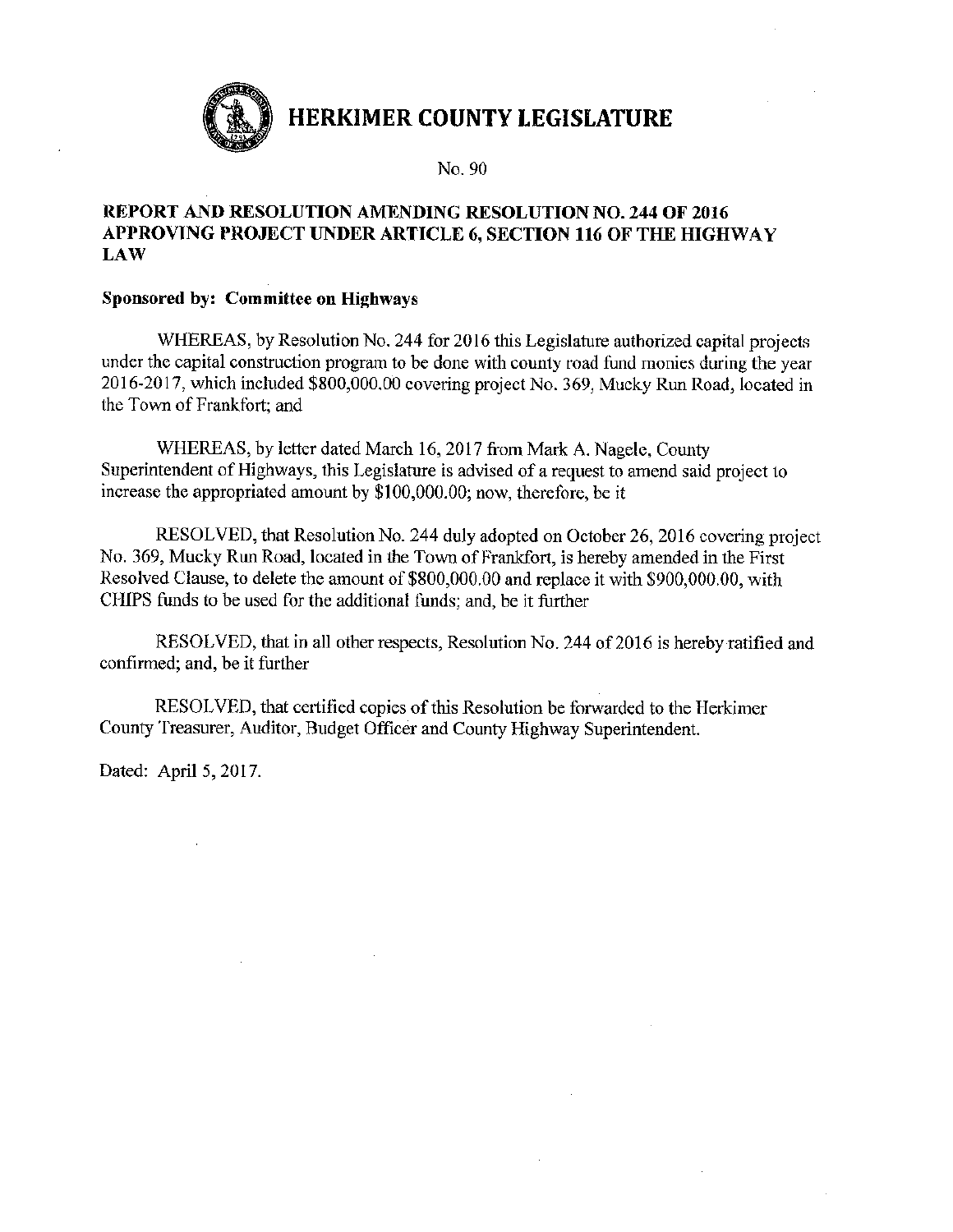

#### REPORT AND RESOLUTION AUTHORIZING AN AGREEMENT IN CONNECTION WITH SAFE HARBOR GRANT FOR HERKIMER COUNTY DEPARTMENT OF **SOCIAL SERVICES**

#### **Sponsored by: Committee on Human Resources Committee on Ways and Means**

WHEREAS, by Resolution No. 55 adopted February 15, 2017, a Safe Harbor Grant in the amount of \$50,000 was received by the Herkimer County Department of Social Services from the New York State Office of Children and Family Services, with said funds to be used to develop a service system to meet the needs of all sexually exploited children to include developing a community task force, community awareness efforts, case assessment and referral, supportive services, emergency supplies and other related services; and

WHEREAS, by letter dated March 15, 2017, Timothy Seymour, Commissioner of Social Services, has requested an agreement with the YWCA of the Mohawk Valley and its Child Advocacy Center, for the role of Safe Harbor Facilitator in Herkimer County, at a cost not to exceed the \$50,000 awarded for the Herkimer County Safe Harbor funding for the year 2017; now, therefore, be it

RESOLVED, that the Chairman of the Legislature is hereby authorized to execute an agreement with YWCA of the Mohawk Valley and its Child Advocacy Center, 1000 Cornelia Street, Utica, NY 13502, in the amount of \$50,000 to provide services under a Safe Harbor Grant for the Herkimer County Department of Social Services, with said agreement to be subject to the approval of the Herkimer County Attorney; and, be it further

RESOLVED, that said agreement shall continue so long as 100% funding is available from the New York State Office of Children and Family Services; and, be it further

RESOLVED, that certified copies of this Resolution be forwarded to the Herkimer County Treasurer, Auditor, Budget Officer, Commissioner of Social Services and YWCA of the Mohawk Valley Child Advocacy Center.

Dated: April 5, 2017.

 $\mathcal{A}$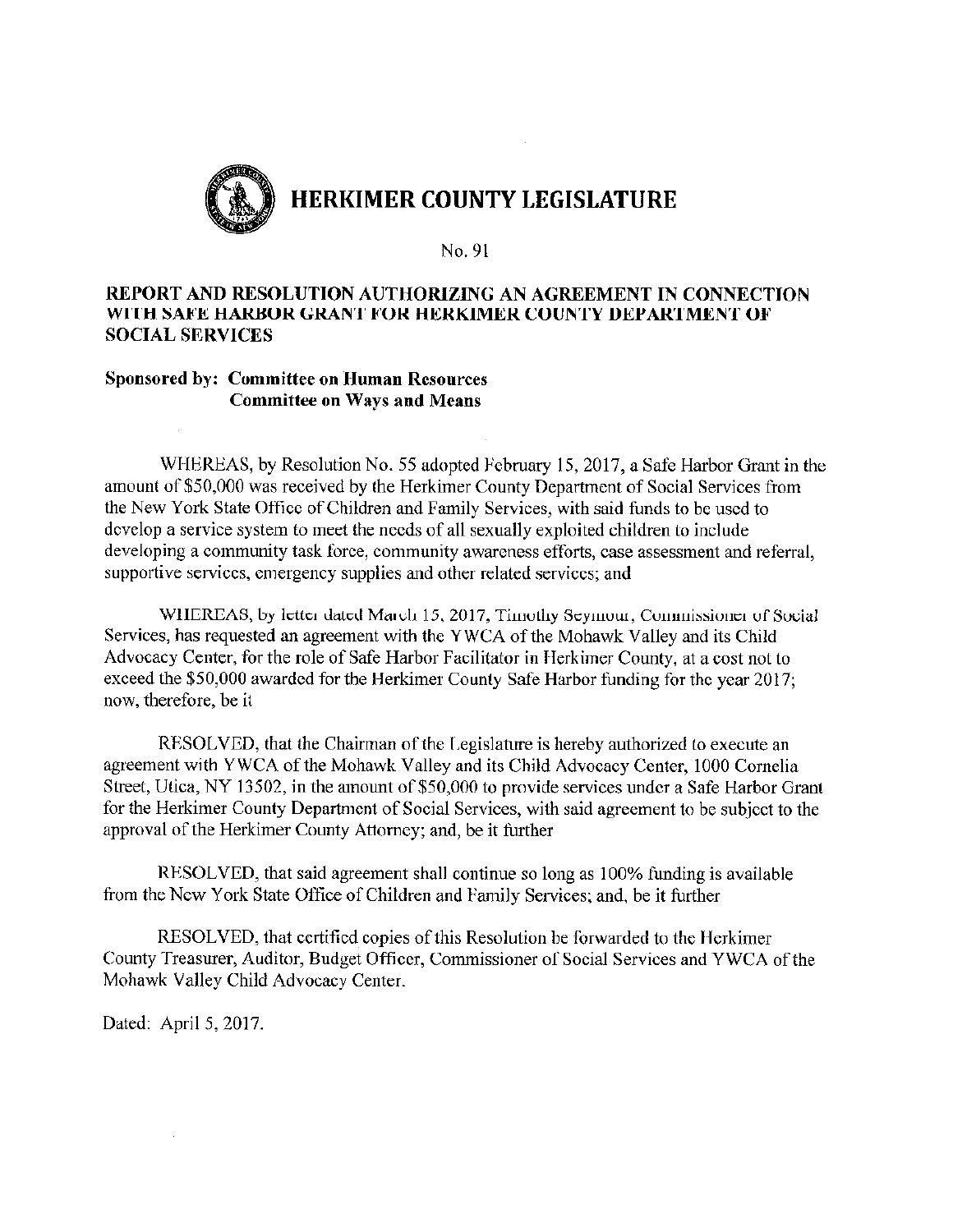

No. 92

## REPORT AND RESOLUTION AUTHORIZING AMENDMENT OF AGREEMENT WITH STRATEGIC DEVELOPMENT SPECIALISTS TO RENDER PROFESSIONAL **SERVICES REGARDING GRANT WRITING TO FURTHER ECONOMIC** DEVELOPMENT IN HERKIMER COUNTY

#### Sponsored by: Committee on County Planning and Development **Committee on Ways and Means**

WHEREAS, by letter dated March 13, 2017, James W. Wallace, Jr., County Administrator, has requested an amendment of the current agreement entered into with Strategic Development Specialists of Syracuse, New York, to provide services in connection with grant writing for projects for the County, the IDA and the College to further economic development projects in the County, to extend said agreement for an additional twelve month period through April 4, 2018; and

WHEREAS, the cost for such services will be \$5,000 per month plus incidentals totaling \$3,000 annually, for the period April 5, 2017 through April 4, 2018, with all other terms of the agreement to remain in force and effect; now, therefore, be it

RESOLVED, that the Chairman of the Legislature is hereby authorized to enter into an amendment of the agreement with Strategic Development Specialists, P.O. Box 205, Syracuse, New York 13214, to provide professional services in connection with grant writing for projects for the County, the IDA and the College to further economic development projects in the County, at a cost of \$5,000 per month, plus incidentals totaling \$3,000 annually, to extend the contract for the period April 5, 2017 through April 4, 2018, with all other terms of the agreement to remain in full force and effect, and with said contract to be subject to approval of the Herkimer County Attorney; and, be it further

RESOLVED, that certified copies of this Resolution be forwarded to the Herkimer County Treasurer, Auditor, Budget Officer and Strategic Development Specialists.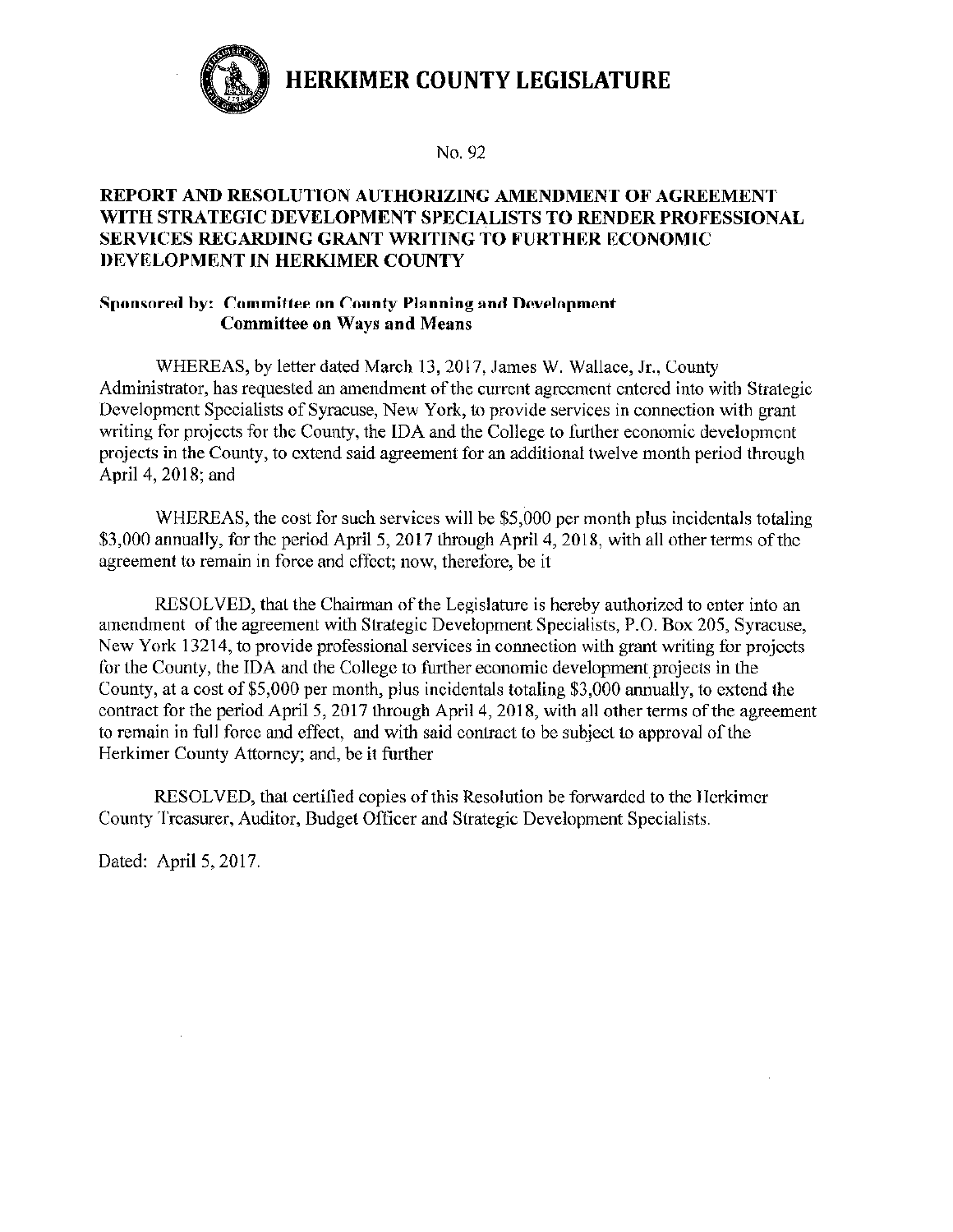

No. 93

## RESOLUTION SETTING PUBLIC HEARING ON ANNUAL THIRTY-DAY PERIOD FOR 2017 FOR INCLUSION OF VIABLE AGRICULTURAL LAND WITHIN A **CERTIFIED AGRICULTURAL DISTRICT**

#### **Sponsored by: Committee on Natural Resources**

WHEREAS, Section 303-b of the Agriculture and Markets Law provides that the County Legislature of a county containing a certified agricultural district must designate an annual 30 day period within which a landowner may submit a request for inclusion of land which is predominately viable agricultural land within a certified agricultural district; and

WHERAS, Resolution No. 146 adopted by this Legislature on May 19, 2004 set the annual 30 day period from January 1 through January 31 of each year; and

WHEREAS, pursuant to statute, requests received during said 30 day period for 2017 were referred to the County Agricultural and Farmland Protection Board for their recommendation, and reports are now ready to be made and a public hearing may now be held; now, therefore, be it

RESOLVED, that a Public Hearing be held on the 26th of April, 2016 at 7:15 p.m. on the Annual 30-day Period for Additions to Agricultural Districts for the year 2017; and, be it further

RESOLVED, that the Clerk of this Legislature give proper notice thereof pursuant to Section 303-b of the Agriculture and Markets Law of the State of New York; and, be it further

RESOLVED, that certified copies of this Resolution be forwarded to the Herkimer County Soil and Water Conservation District, Cornell Cooperative Extension Services and the Herkimer-Oneida Counties Comprehensive Planning Program.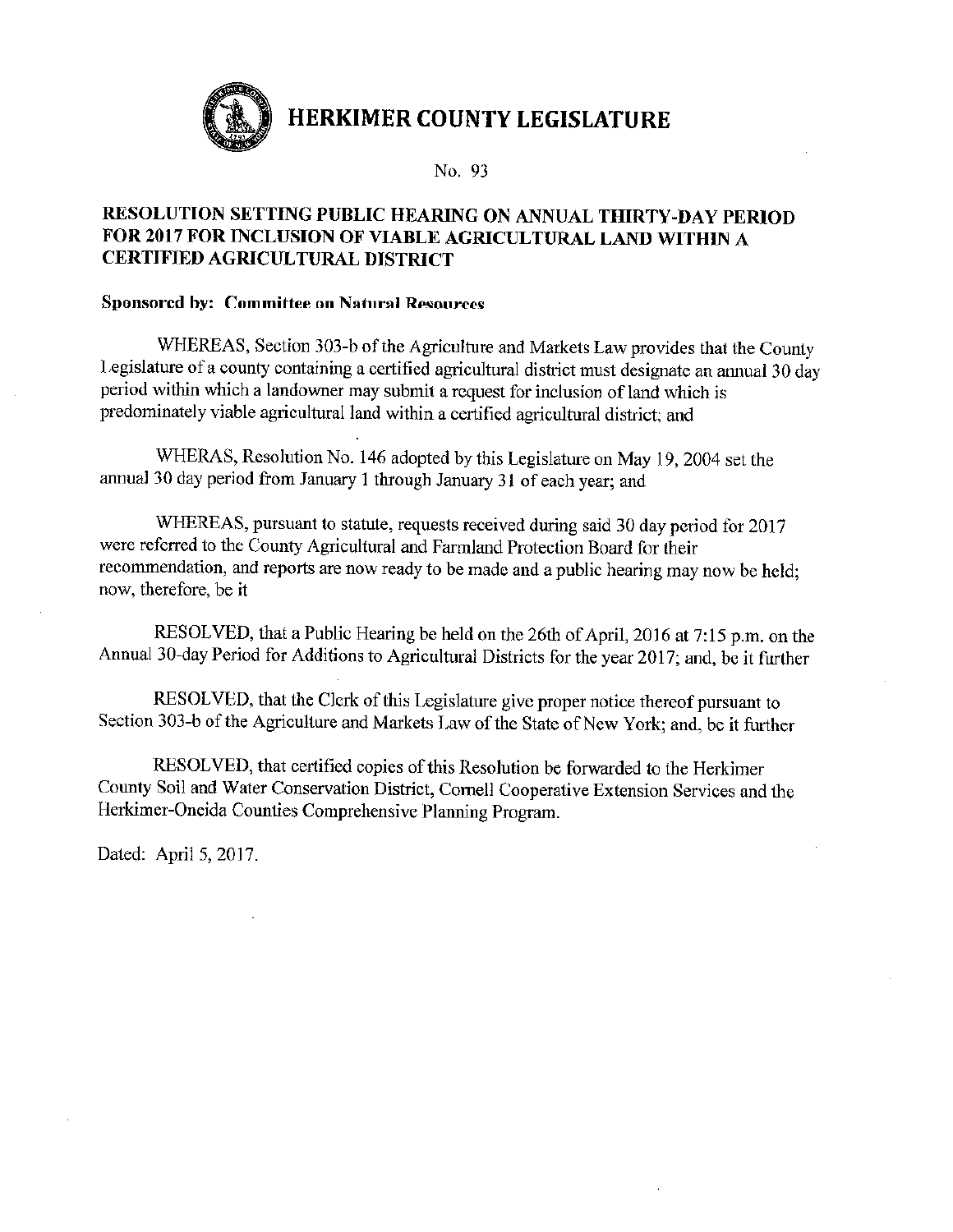

#### No. 94

#### REPORT AND RESOLUTION APPROVING BUDGET AMENDMENT FOR HERKIMER COUNTY HEALTHNET, INC.

### **Sponsored by: Committee on Human Resources Committee on Ways and Means**

WHEREAS, by communication dated March 20, 2017, Sheri Ferdula, Budget Officer, has advised that the Rural Health Network Development budget and Work Plan for April 1, 2017 through March 31, 2018 has been approved by the New York State Department of Health, and; and it is necessary to amend the Herkimer County Budget in connection with the receipt of said grant funding; now, therefore, be it

RESOLVED, that the 2017 Herkimer County Budget is hereby amended as follows:

| Revenue:                                           |       |           |
|----------------------------------------------------|-------|-----------|
| A4018.3418, Healthcare Network                     | From: | \$0       |
|                                                    | To:   | \$156,000 |
| Appropriation                                      |       |           |
| A4018.44000 Herkimer County HealthNet, Cont. Serv. | From: | \$0       |
|                                                    | To:   | \$156,000 |

and, be it further

RESOLVED, that certified copies of this Resolution be forwarded to the Herkimer County Treasurer, Auditor, Budget Officer and Executive Director of the Herkimer County HealthNet, Inc.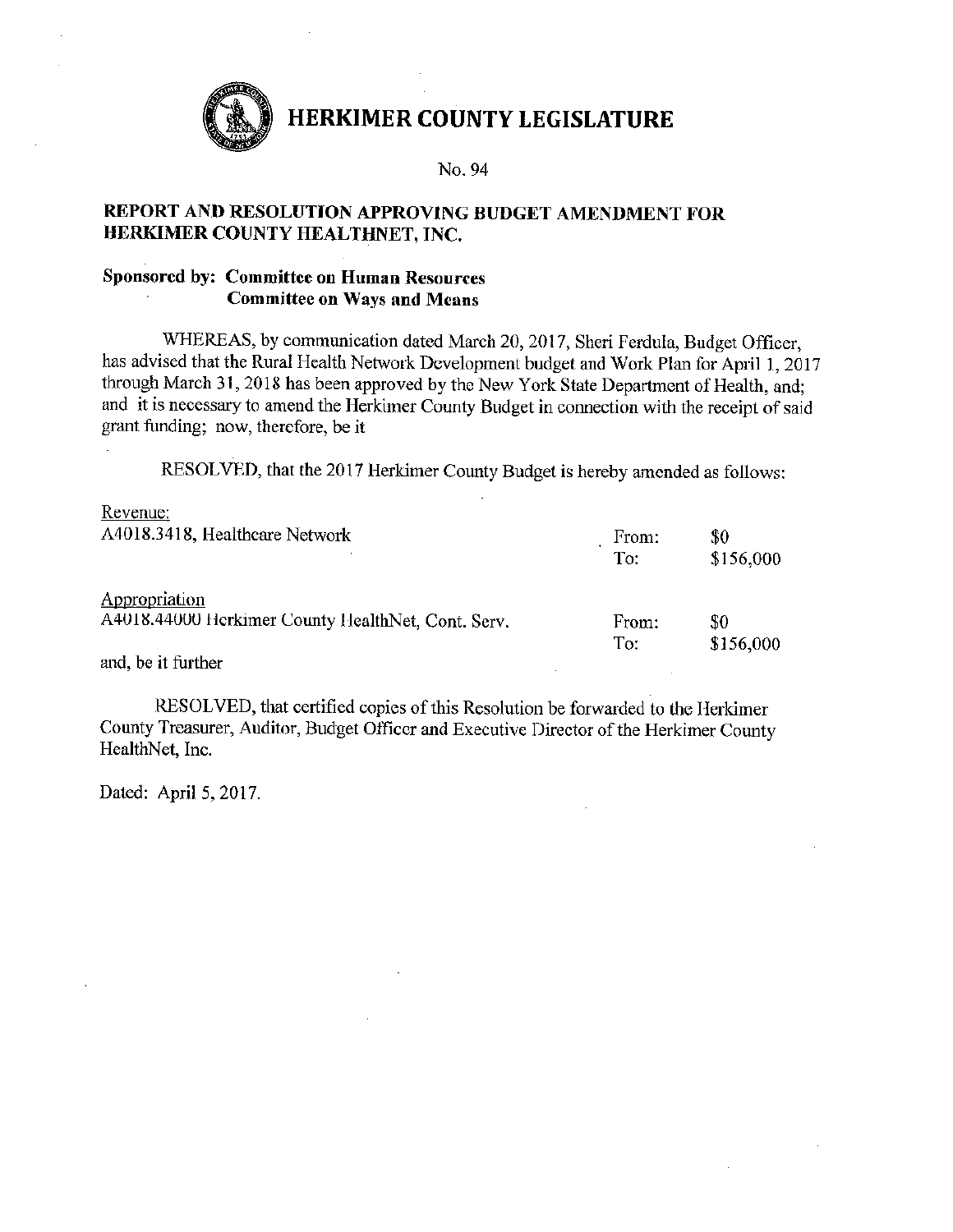

## REPORT AND RESOLUTION APPROVING ADDENDUM TO CONTRACT FOR **HEALTH INSURANCE BROKER SERVICES**

#### Sponsored by: Committee on Ways and Means

WHEREAS, by Resolution No. 162 adopted on July 6, 2016, this Legislature authorized a contract with Gilroy, Kernan & Gilroy Insurance to perform health insurance consultant services for the County of Herkimer for the period from August 1, 2016 through July 31, 2019, at a cost of \$45,000.00 per year; and

WHEREAS, by letter dated March 16, 2017, Steven R. Billings, Personnel Officer, has requested approval of an addendum to said contract to authorize Gilroy, Kernan & Gilroy to receive commissions from Excellus on the RX portion of the County's account, and in turn, net the commissions received against the fees the County pays to Gilroy, Kernan & Gilroy; now. therefore, be it

RESOLVED, that an addendum of the contract entered into with Gilroy, Kernan  $\&$ Gilroy Insurance, 210 Clinton Road, P.O. Box 542, New Hartford, NY 13413, to perform health insurance consultant services for the County for the period from August 1, 2016 through July 31, 2019, is hereby approved to authorize Gilroy, Kernan & Gilroy to receive commissions from Excellus on the RX portion of the County's account, and in turn, net the commissions received against the fees the County pays to Gilroy, Kernan & Gilroy; and, be it further

RESOLVED, that the Chairman of this Legislature is hereby authorized to execute said addendum to said contract on behalf of the County of Herkimer, with the terms and conditions to be subject to the approval of the County Attorney; and, be it further

RESOLVED, that certified copies of this Resolution be forwarded to the Herkimer County Treasurer, Auditor, Budget Officer, Personnel Officer and Gilroy, Kernan & Gilroy Insurance.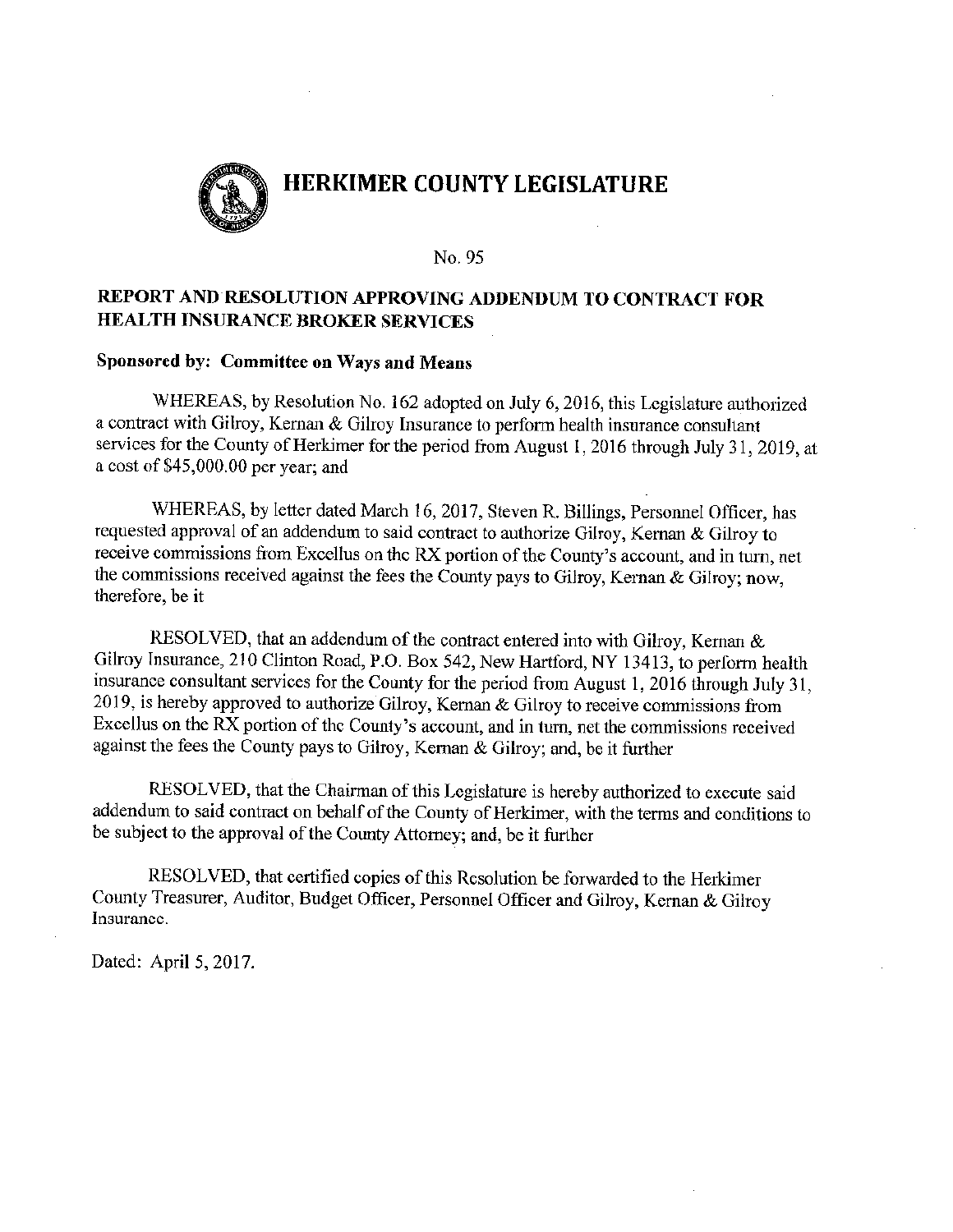

No. 96

## REPORT AND RESOLUTION EXTENDING CONTRACT FOR GRANT FOR BOARD OF ELECTIONS

#### Sponsored by: Committee on Administration/Veterans' Affairs **Committee on Ways and Means**

WHEREAS, pursuant to Resolution No. 51 of 2007, Resolution No. 342 of 2009. Resolution No. 65 of 2013 and Resolution No. 71 of 2015, this Legislature approved contracts and extensions of contracts with the State of New York to receive certain grant funding in connection with HHS 2009 Federal Accessibility Funds and Voter Education/Poll Worker Training; and

WHEREAS, by letter dated March 2, 2017 from the Commissioners of Elections your Committees have been advised that the New York State Board of Elections has notified them that the Voter Education/Poll Worker Grant has been extended to March 31, 2018; now, therefore, be  $\mathbf{i}$ 

RESOLVED, that the Chairman of this Legislature is hereby authorized to execute a grant extension to March 31, 2018 on behalf of the County of Herkimer with the New York State Board of Elections in connection with the Voter Education/Poll Worker Training Program in the original contract amount of \$37,463; and, be it further

RESOLVED, that the Chairman of this Legislature is authorized to execute future extensions of the duration of said grant, so long as an unexpended balance remains and no other amendments to said grant are made; and, be it further

RESOLVED, that certified copies of this Resolution be forwarded to the Herkimer County Treasurer, Auditor, Budget Officer and Commissioners of Elections.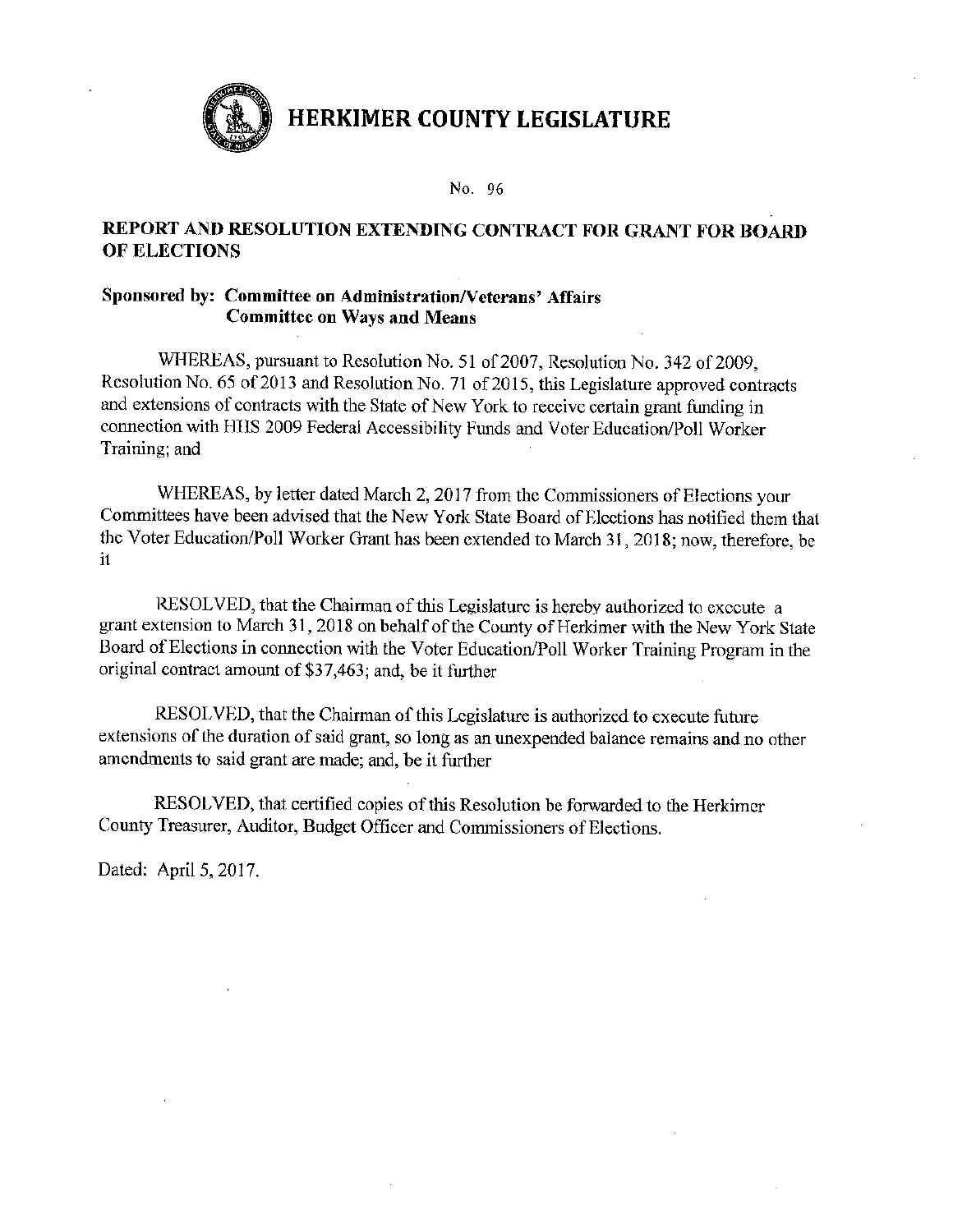

No. 97

## REPORT AND RESOLUTON AUTHORIZING CONTRACT FOR PROVISION OF FUEL **FOR COUNTY VEHICLES**

#### Sponsored by: Committee on Ways and Means

WHEREAS, Resolution No. 186 of 2013 a contract was entered into with Champlain Oil (COCO-Voyager-Wex) for the provision of gasoline at the pump (gas cards) for Herkimer County vehicles, exclusive of the Herkimer County Highway Department, for the period of two years from September 13, 2013 through August 31, 2015, with the option of two one-year renewals, which contract has now expired; and

WHEREAS, by letter dated March 16, 2017, Sheri Ferdula, Officer, has advised of the opportunity to "piggyback" on an Oneida County contract, through a competitive bidding process, with pricing more favorable than the current contract; now, therefore, be it

RESOLVED, that the Herkimer County Legislature hereby awards a contract for the provision of gasoline at the pump (gas cards) for Herkimer County vehicles, exclusive of the Herkimer County Highway Department to Champlain Oil (COCO-Voyager-Wex), 2591 County Road 9, Scio, NY 14880, with pricing as listed below, and with an additional \$.02 per gallon discount at all Clifford Fuel Nice-N-Easy locations:

| 87 Octaine Gasoline:            |         |
|---------------------------------|---------|
| Price Above Rack (laid in cost) | \$0.080 |
| Premium Diesel                  | \$0.083 |
| Price Above Rack (laid in cost) |         |
| 89 Octane Gasoline              | \$0.080 |

and, be it further

RESOLVED, that said contract shall be for a period of three years with three one-year renewal options; and, be it further

RESOLVED, that the Chairman of this Legislature is hereby authorized to execute said contract on behalf of the County of Herkimer, with the terms and conditions of said contract subject to the approval of the Herkimer County Attorney; and, be it further

RESOLVED, that certified copies of this Resolution be forwarded to the Herkimer County Treasurer, Auditor, Budget Officer, and Champlain Oil.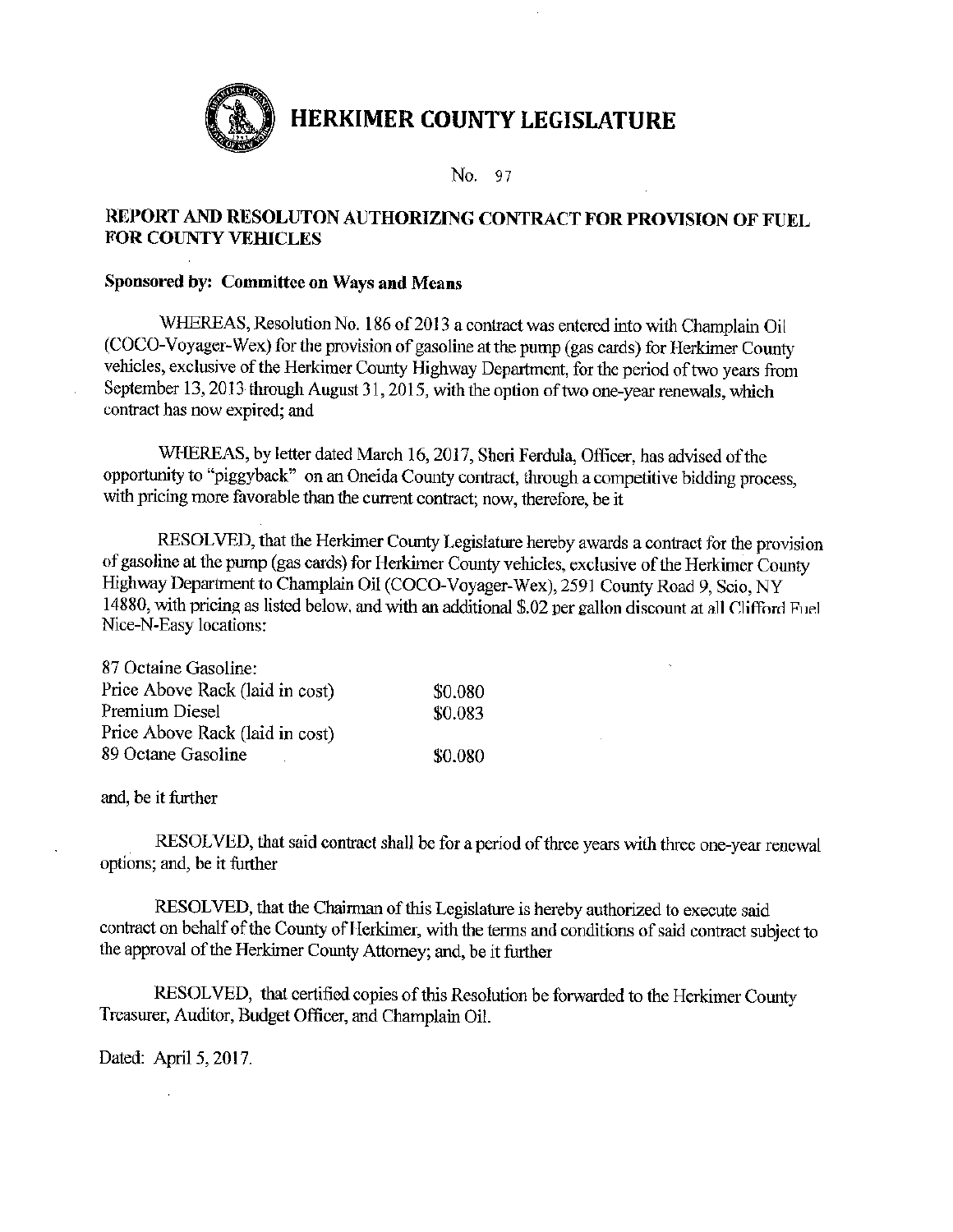

## REPORT AND RESOLUTION APPROPRIATING FUNDS IN CONNECTION WITH DUPLICATING MACHINE FOR INFORMATION SERVICES PRINT SHOP

### Sponsored by: Committee on Information Services **Committee on Ways and Means**

WHEREAS, by letter dated March 23, 2017, Sheri A. Ferdula, Budget Officer, has advised that proposals were received for new leases for the duplicating machine for the Information Services Print Shop; and

WHEREAS, after review of the proposals, it is recommended that it is in the best interest of the County to purchase the current Ricoh machine at a cost of \$4,940.67, along with an additional drum at a cost of \$567.00, which includes a five year maintenance plan priced at  $$0.0029$  per page; and

WHEREAS, said letter further advises that there is sufficient funding available in the Computer Reserve Fund for an appropriation to establish an equipment account in connection with said purchase; now, therefore, be it

RESOLVED, that the sum of \$5,507.67 is hereby appropriated from A878, Computer System Reserve to A1670.25000, Central Printing, Other Equipment; and, be it further

RESOLVED, that the Herkimer County Treasurer is hereby authorized and directed to transfer the said sums to the said accounts; and, be it further

RESOLVED, that certified copies of this Resolution be forwarded to the Herkimer County Treasurer, Auditor and Budget Officer.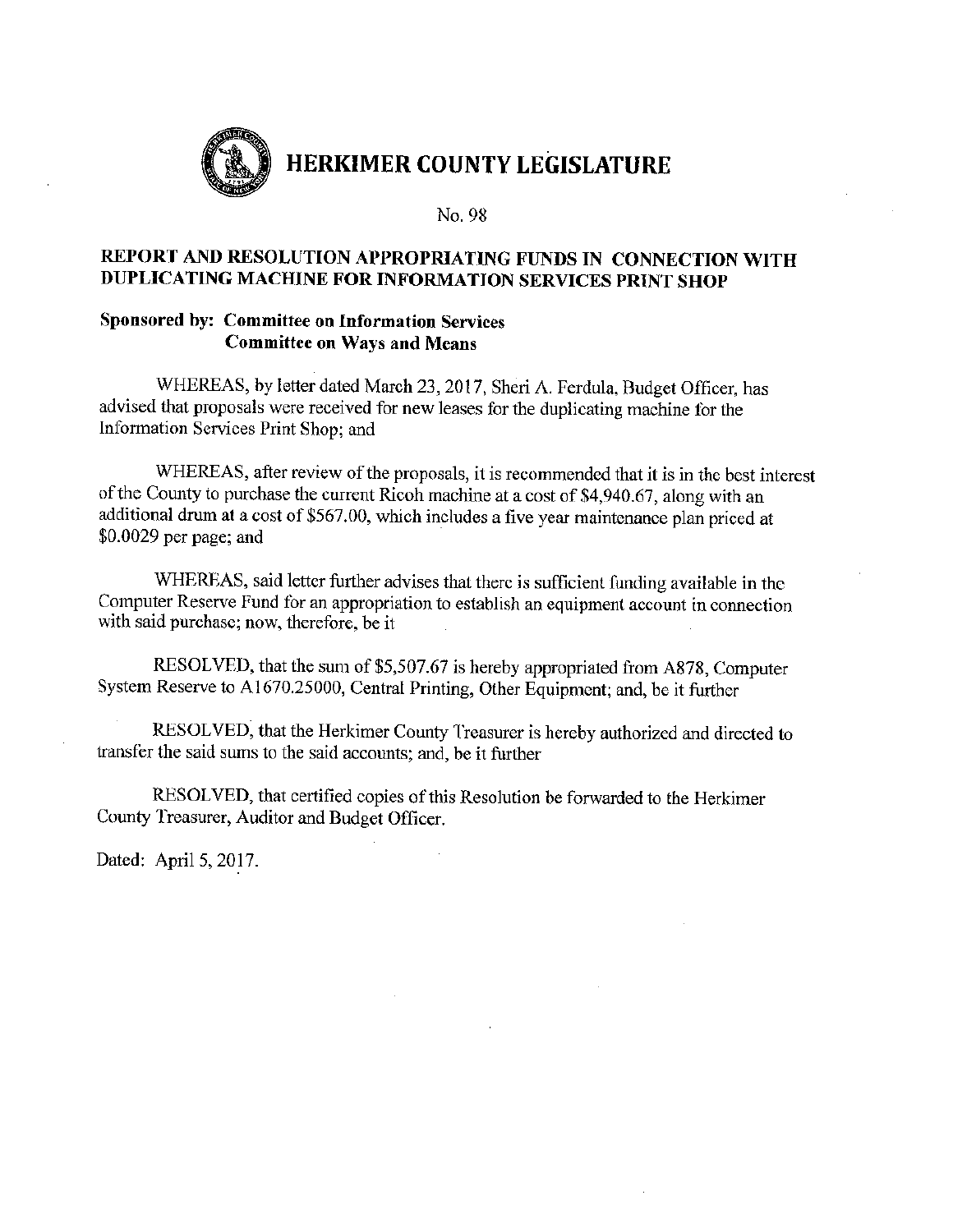

 $No. 99 -$ 

## REPORT AND RESOLUTION APPOINTING ACTING DIRECTOR OF **INFORMATION SERVICES**

### Sponsored by: Committee on Information Services **Committee on Ways and Means**

WHEREAS, by letter dated March 23, 2017 JoAnn Boyer has submitted her resignation effective March 31, 2017; and

WHEREAS, there is presently a vacancy in that position; and

WHEREAS, by letter dated March 28, 2017, Steven R. Billings, Personnel Officer, has indicated that Kathy Wright may be temporarily appointed as Acting Director of Information Services, effective April 3, 2017 through June 1, 2017, at a base annual salary of \$58,000, with all other benefits that are currently in place for Ms. Wright remaining the same; now, therefore, be it

RESOLVED, that Kathy Wright, 108 Murphy Road, Little Falls, be, and she hereby is, appointed as Acting Director of Information Services, effective April 3, 2017 through June 1, 2017, at the base annual salary of \$58,000; and, be it further

RESOLVED, that certified copies of this Resolution be forwarded to the Herkimer County Treasurer, Auditor, Budget Officer, Personnel Officer and Kathy Wright.